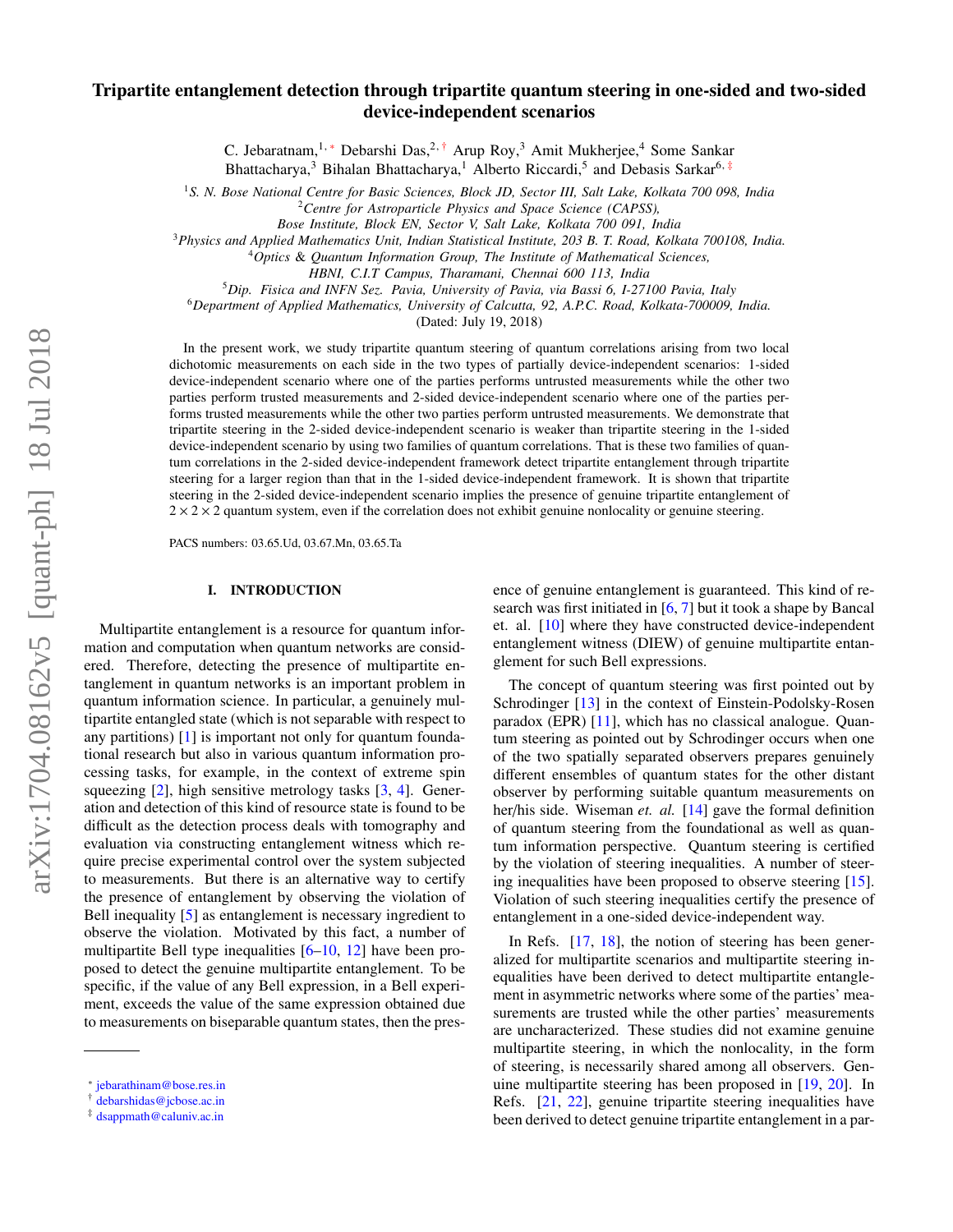tially device-independent way. Characterization of multipartite quantum steering through semidefinite programming has also been performed [\[21](#page-12-17)[–23\]](#page-12-19).

In the present work, we study tripartite steering (which is analogous to standard Bell nonlocality) and genuine tripartite steering of quantum correlations arising from two local measurements on each side in the two types of partially deviceindependent scenarios: 1-sided device-independent scenario where one of the parties performs untrusted measurements while the other two parties perform trusted measurements and 2-sided device-independent scenario where one of the parties performs trusted measurements while the other two parties perform untrusted measurements.

In the 1-sided device-independent framework, we study tripartite steering and genuine tripartite steering of two families of quantum correlations in the following scenarios: one of the parties performs two dichotomic black-box measurements and the other two parties perform incompatible qubit measurements that demonstrate Bell nonlocality [\[16\]](#page-12-20) in one of the types or perform incompatible measurements that demonstrate EPR steering without Bell nonlocality [\[17,](#page-12-13) [24\]](#page-13-0) in the other type. The first family of quantum correlation considered by us is called Svetlichny family as it can be obtained by performing the non-commuting measurements that lead to the violation of Svetlichny inequality and it violates Svetlichny inequality in a particular region. On the other hand, the second family of quantum correlation considered by us is called Mermin family as it can be obtained by performing the noncommuting measurements that lead to the violation of Mermin inequality and it violates Mermin inequality in a particular region, but it does not violate Svetlichny inequality in any region. We demonstrate in which range these two families detect tripartite and genuine tripartite steering in the aforementioned 1SDI scenarios, respectively.

We also explore in which range the Svetlichny family and Mermin family detect tripartite steering and genuine tripartite steering in the 2-sided device-independent framework.

Our study demonstrates that tripartite steering in the 2 sided device-independent framework is weaker than tripartite steering in the 1-sided device-independent framework. In other words, tripartite steering in the context of 2-sided device-independent framework detect tripartite entanglement for a larger region than that in the context of 1-sided deviceindependent framework. We demonstrate that tripartite steering in the 2-sided device-independent scenario implies the presence of genuine tripartite entanglement of  $2 \times 2 \times 2$  quantum system, even if the correlation does not exhibit genuine nonlocality or genuine steering.

The plan of the paper is as follows. In Sections  $\overline{II}$  $\overline{II}$  $\overline{II}$  and  $\overline{III}$  $\overline{III}$  $\overline{III}$  the fundamental ideas of tripartite nonlocality and that of tripartite EPR steering in 1-sided device-independent scenario as well as in 2-sided device-independent scenario, respectively, are presented. In Sections [IV](#page-4-0) and [V](#page-6-0) tripartite steering and genuine tripartite steering in 1-sided device-independent scenario as well as in 2-sided device-independent scenario for Svetlichny family and Mermin family, respectively, are discussed. Certifying genuine tripartite entanglement of  $2 \times 2 \times 2$  quantum system through tripartite steering inequality in 2-sided deviceindependent scenario is also demonstrated in Sections [IV](#page-4-0) and [V.](#page-6-0) Finally, in the concluding Section [VI,](#page-7-0) we discuss summary of the results obtained.

#### <span id="page-1-0"></span>II. TRIPARTITE NONLOCALITY

We consider a tripartite Bell scenario where three spatially separated parties, Alice, Bob and Charlie, perform two dichotomic measurements on their subsystems. The correlation is described by the conditional probability distributions: *P*(*abc*| $A_x B_y C_z$ ), here *x*, *y*, *z* ∈ {0, 1} and *a*, *b*, *c* ∈ {0, 1}. The correlation exhibits standard tripartite nonlocality (i.e., Bell nonlocality) if it cannot be explained by a fully local hidden variable (LHV) model,

<span id="page-1-1"></span>
$$
P(abc|A_xB_yC_z) = \sum_{\lambda} p_{\lambda}P_{\lambda}(a|A_x)P_{\lambda}(b|B_y)P_{\lambda}(c|C_z), \qquad (1)
$$

for some hidden variable  $\lambda$  with probability distribution  $p_{\lambda}$ ;  $\sum_{\lambda} p_{\lambda} = 1$ . The Mermin inequality (MI) [\[25\]](#page-13-1),

<span id="page-1-3"></span>
$$
\langle M \rangle := \langle A_0 B_0 C_1 + A_0 B_1 C_0 + A_1 B_0 C_0 - A_1 B_1 C_1 \rangle_{LHV} \le 2,
$$
\n(2)

is a Bell-type inequality whose violation implies that the correlation cannot be explained by a fully local hidden variable model as in Eq. [\(1\)](#page-1-1). Here  $\langle A_x B_y C_z \rangle$  =  $\sum_{abc} (-1)^{a \oplus b \oplus c} P(abc|A_xB_yC_z).$ 

If a correlation violates a MI, it does not necessarily imply that it exhibits genuine tripartite nonlocality [\[6,](#page-12-5) [10\]](#page-12-6). In Ref. [\[6\]](#page-12-5), Svetlichny introduced the strongest form of genuine tripartite nonlocality (see Ref. [\[10\]](#page-12-6) for the other two forms of genuine nonlocality). A correlation exhibits Svetlichny nonlocality if it cannot be explained by a hybrid nonlocal-LHV (NLHV) model,

<span id="page-1-4"></span>
$$
P(abc|A_xB_yC_z) = \sum_{\lambda} p_{\lambda}P_{\lambda}(a|A_x)P_{\lambda}(bc|B_yC_z) +
$$
  

$$
\sum_{\lambda} q_{\lambda}P_{\lambda}(ac|A_xC_z)P_{\lambda}(b|B_y) + \sum_{\lambda} r_{\lambda}P_{\lambda}(ab|A_xB_y)P_{\lambda}(c|C_z),
$$
 (3)

with  $\sum_{\lambda} p_{\lambda} + \sum_{\lambda} q_{\lambda} + \sum_{\lambda} r_{\lambda} = 1$ . The bipartite probability<br>distributions in this decomposition can bave arbitrary poplo distributions in this decomposition can have arbitrary nonlocality.

Svetlichny derived Bell-type inequalities to detect the strongest form of genuine tripartite nonlocality [\[6\]](#page-12-5). For instance, one of the Svetlichny inequalities (SI) reads,

<span id="page-1-2"></span>
$$
\langle S \rangle := \langle A_0 B_0 C_1 + A_0 B_1 C_0 + A_1 B_0 C_0 - A_1 B_1 C_1 \rangle
$$
  
+ 
$$
\langle A_0 B_1 C_1 + A_1 B_0 C_1 + A_1 B_1 C_0 - A_0 B_0 C_0 \rangle \le 4. (4)
$$

Quantum correlations violate the SI up to  $4\sqrt{2}$ . A Greenberger-Horne-Zeilinger (GHZ) state [\[26\]](#page-13-2) gives rise to the maximal violation of the SI for a different choice of mea-surements which do not demonstrate GHZ paradox [\[27\]](#page-13-3).

In the seminal paper  $[25]$ , the MI was derived to demonstrate standard tripartite nonlocality of three-qubit correlations arising from the genuinely entangled states. For this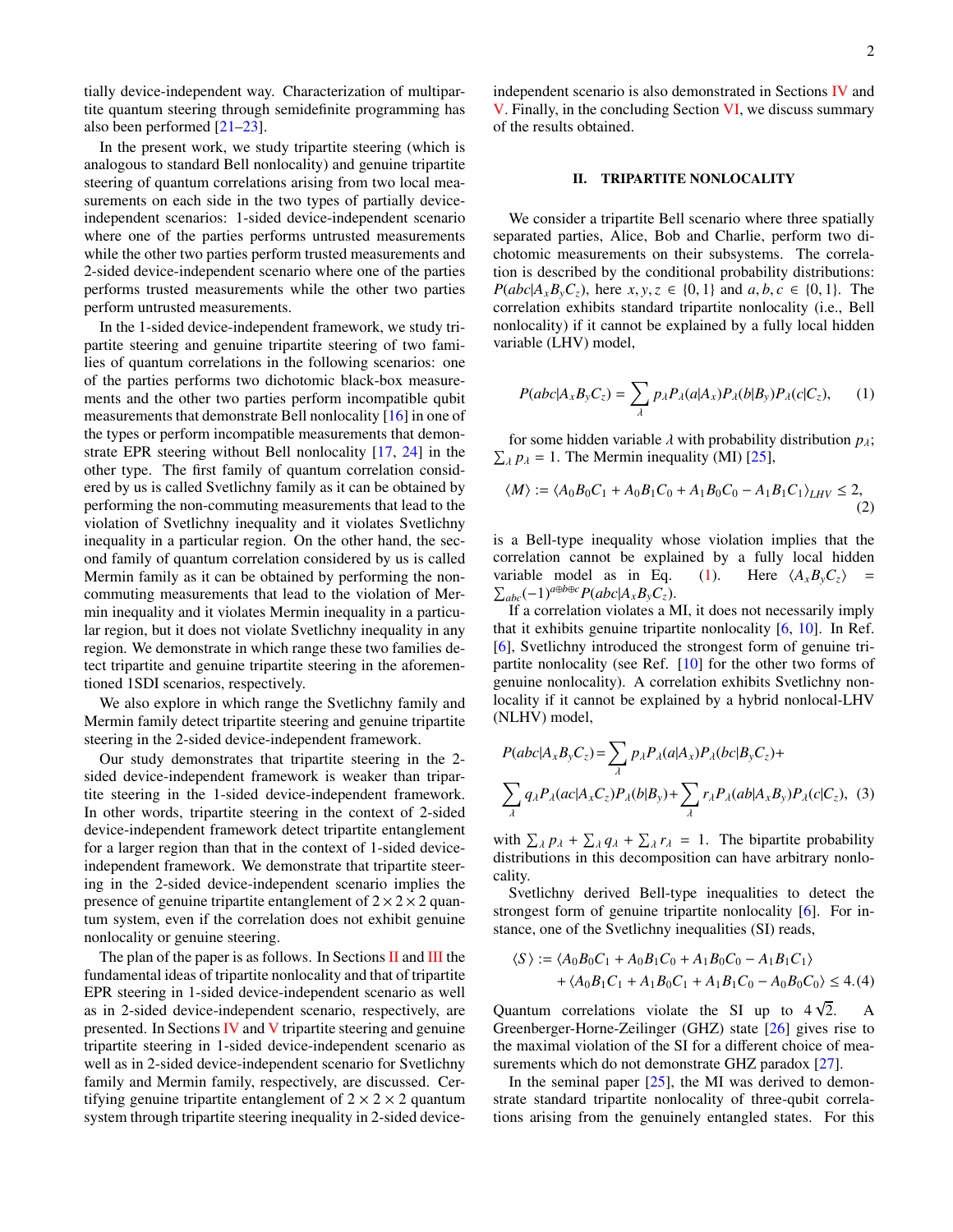purpose, noncommuting measurements that do not demonstrate Svetlichny nonlocality was used. Note that when a Greenberger-Horne-Zeilinger (GHZ) state [\[26\]](#page-13-2) maximally violates the MI, the measurements that give rise to it exhibit the GHZ paradox [\[27\]](#page-13-3).

#### <span id="page-2-0"></span>III. DEFINITIONS OF TRIPARTITE EPR STEERING

Before we define tripartite EPR steering, let us review the definition of bipartite EPR steering in the following 1-sided device-independent scenario. Two spatially separated parties, Alice (who is the trusted party) and Bob (who is the untrusted party) share an unknown bipartite system described by the density matrix  $\rho_{AB}$  in  $\mathbb{C}^{d_A} \otimes \mathbb{C}^{d_B}$  with the dimension<br>of Alice d, is known and the dimension of Bob d<sub>e</sub> is unof Alice  $d_A$  is known and the dimension of Bob  $d_B$  is unknown. On this shared state, Bob performs black-box measurements (positive operator valued measurement, or in short, POVM) with the measurement operators  $\{M_{b|y}\}_{b,y}$  ( $M_{b|y} \ge 0$  $\forall b, y; \sum_b M_{b|y} = \mathbb{I} \ \forall y$ , here *y* and *b* denote the measurement choices and measurement outcomes of Bob respectively to choices and measurement outcomes of Bob, respectively, to prepare the set of conditional states on Alice's side. The above steering scenario is characterized by the set of unnormalized conditional states on Alice's side  $\{\sigma_{b|y}^A\}_{b,y}$ , which is called an assemblage. Each element in this assemblage is given by assemblage. Each element in this assemblage is given by  $A_{b|y}^A = \text{Tr}_B(\mathbb{1} \otimes M_{b|y} \rho_{AB}).$ <br>Wiseman *at* al [14]

Wiseman *et. al.* [\[14\]](#page-12-11) provided an operational definition of steering. According to this definition, Bob's measurements in the above scenario demonstrates steerability to Alice iff the assemblage certifies entanglement. The assemblage which does not certify entanglement, i.e., does not imply steerability from Bob to Alice has a local hidden state (LHS) model as follows: for all *b*, *y*, each element  $\sigma_{b|y}^A$  in the assemblage admits the following decomposition: following decomposition:

$$
\sigma_{b|y}^A = \sum_{\lambda} q_{\lambda} P_{\lambda}(b|B_y) \rho_A^{\lambda}, \tag{5}
$$

where  $\lambda$  denotes classical random variable which occurs with probability  $q_{\lambda}$ ;  $\sum_{\lambda} q_{\lambda} = 1$ ;  $P_{\lambda}(b|B_{y})$  are some conditional<br>probability distributions and the quantum states  $\alpha^{A}$  are called probability distributions and the quantum states  $\rho_A^A$  are called<br>local hidden states which satisfy  $\rho_A^A > 0$  and  $Tr \rho_A^A = 1$ . Sunlocal hidden states which satisfy  $\rho_A^{\lambda} \geq 0$  and  $Tr \rho_A^{\lambda} = 1$ . Sup-<br>pose Alice performs positive operator valued measurements pose Alice performs positive operator valued measurements (POVM) with measurement operators  $\{M_{a|x}\}_{a,x}$  ( $M_{a|x} \geq 0$  $\forall a, x; \sum_{a} M_{a|x} = \mathbb{I} \ \forall x$  on the assemblage to detect steerabil-<br>ity through the violation of a steering inequality. Then the ity through the violation of a steering inequality. Then the scenario is characterized by the set of conditional probability distributions,

$$
P(ab|A_xB_y) = \text{Tr}\left(M_{a|x}\sigma_{b|y}^A\right). \tag{6}
$$

The above quantum correlation  $P(ab|A_xB_y)$  detects steerability if and only if it cannot be explained by a LHS-LHV model of the form,

$$
P(ab|A_xB_y) = \sum_{\lambda} q_{\lambda} P(a|A_x, \rho_A^{\lambda}) P_{\lambda}(b|B_y) \quad \forall a, x, b, y, \quad (7)
$$

with  $\sum_{\lambda} q_{\lambda} = 1$ . Here  $P(a|A_{x}, \rho_{A}^{\lambda})$  are the distributions arising from the local bidden states  $\rho_{A}^{\lambda}$ from the local hidden states  $\rho_A^{\lambda}$ .

On the other hand, the quantum correlation  $P(ab|A_xB_y)$ demonstrates Bell nonlocality if and only if it cannot be explained by a LHV-LHV model of the form,

$$
P(ab|A_xB_y) = \sum_{\lambda} q_{\lambda} P_{\lambda}(a|A_x) P_{\lambda}(b|B_y) \quad \forall a, x, b, y,
$$
 (8)

with  $\sum_{\lambda} q_{\lambda} = 1$ . The quantum correlation that does not have a put  $\sum_{\lambda} q_{\lambda} = 1$ . The quantum correlation that does not have LHV-LHV model also implies steering, on the other hand, the quantum correlation that does not have a LHS-LHV model may not imply Bell nonlocality since certain local correlations may also detect steering in the given 1-sided deviceindependent scenario.

Let us now focus on the definition of tripartite steering. In the tripartite scenario, there are two types of partially deviceindependent scenarios where one can generalize bipartite EPR steering. These two scenarios are called 1-sided deviceindependent (1SDI) and 2-sided device-independent (2SDI) scenarios [\[23\]](#page-12-19).

#### A. Tripartite steering in 1SDI scenario

We will consider the following 1-sided device-independent (1SDI) scenario (depicted in FIG. [1\)](#page-3-0): Three spatially separated parties share an unknown tripartite quantum state  $\rho^{ABC}$ <br>in  $\mathbb{C}^2 \otimes \mathbb{C}^2 \otimes \mathbb{C}^d$  on which Charlie performs black-box meain  $\mathbb{C}^2 \otimes \mathbb{C}^2 \otimes \mathbb{C}^d$  on which Charlie performs black-box measurements (POVMs). Suppose *Mc*|*<sup>z</sup>* denote the unknown measurement operators of Charlie ( $\hat{M}_{c|z} \ge 0$   $\forall c, z$ ;  $\sum_{c} M_{c|z} = \mathbb{I}$ <br> $\forall z$ ) Then the scenario is characterized by the set of (unnor-∀*z*). Then, the scenario is characterized by the set of (unnormalized) conditional two-qubit states on Alice and Bob's side  ${\{\sigma^{AB}_{c|z}\}}_{c,z}$ , each element of which is given as follows:

<span id="page-2-1"></span>
$$
\sigma_{c|z}^{AB} = \text{Tr}_C(\mathbb{1} \otimes \mathbb{1} \otimes M_{c|z} \rho^{ABC}). \tag{9}
$$

Alice and Bob can do local state tomography to determine the above assemblage prepared by Charlie.

Analogous to the operational definition of bipartite EPR steering, we will now provide the operational definition of tripartite steering in the above 1SDI scenario. The assemblage  $A_B^B$  given by Eq. [\(9\)](#page-2-1) is called steerable if

i) the assemblage prepared on Alice and Bob's side cannot be reproduced by a fully separable state, in  $\mathbb{C}^2 \otimes \mathbb{C}^2 \otimes \mathbb{C}^d$ , of the form,

$$
\rho^{ABC} = \sum_{\lambda} p_{\lambda} \rho_A^{\lambda} \otimes \rho_B^{\lambda} \otimes \rho_C^{\lambda}, \qquad (10)
$$

with  $\sum_{\lambda} p_{\lambda} = 1$ ; and

ii) entanglement between Charlie and Alice-Bob is detected.

In the genuine steering scenario, Charlie demonstrates genuine tripartite EPR steering to Alice and Bob if the assemblage prepared on Alice and Bob's side cannot be reproduced by a biseparable state in  $\mathbb{C}^2 \otimes \mathbb{C}^2 \otimes \mathbb{C}^d$ ,

<span id="page-2-2"></span>
$$
\rho^{ABC} = \sum_{\lambda} p_{\lambda} \rho_{A}^{\lambda} \otimes \rho_{BC}^{\lambda} + \sum_{\lambda} q_{\lambda} \rho_{AC}^{\lambda} \otimes \rho_{B}^{\lambda} + \sum_{\lambda} r_{\lambda} \rho_{AB}^{\lambda} \otimes \rho_{C}^{\lambda}, \quad (11)
$$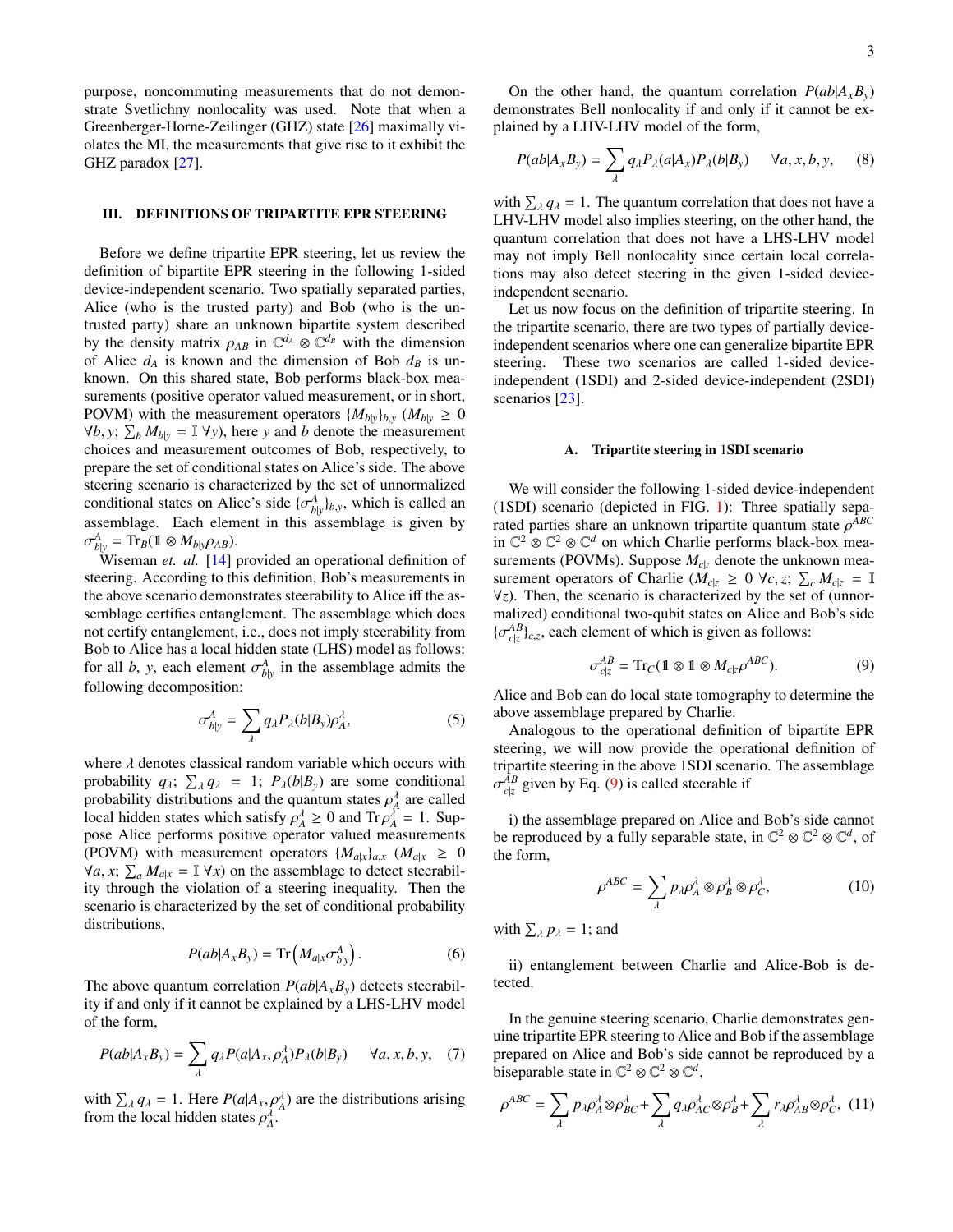

<span id="page-3-0"></span>FIG. 1. Schematic diagram of our 1SDI tripartite steering scenario: Alice, Bob and Charlie share a  $2 \times 2 \times d$  quantum state. Charlie performs two dichotomic black-box measurements to produce assemblages  $\sigma_{\text{cyc}}^{AB}$  [\(9\)](#page-2-1) on Alice and Bob's side. On this assemblage, Alice and Bob perform two dichotomic measurements producing the joint and Bob perform two dichotomic measurements producing the joint probability distributions  $P(abc|A_xB_yC_z)$  (here *a*, *b*, *c* denotes the outcomes and *<sup>x</sup>*, *<sup>y</sup>*,*<sup>z</sup>* denotes the measurement choices) to check whether Charlie demonstrates steerability to them through the violation of a steering inequality by  $P(abc|A_xB_yC_z)$ . In case of the scenario considered in Section [IV,](#page-4-0) Alice and Bob perform incompatible qubit measurements that demonstrate Bell nonlocality of certain two-qubit states [\[16\]](#page-12-20); for instance, the singlet state. On the other hand, in case of the scenario considered in Section  $V$ , they perform incompatible qubit measurements that demonstrate EPR steering without Bell nonlocality of certain two-qubit states [\[17,](#page-12-13) [24\]](#page-13-0); for instance, the singlet state.

with  $\sum_{\lambda} p_{\lambda} + \sum_{\lambda} q_{\lambda} + \sum_{\lambda} r_{\lambda} = 1$ .<br>Suppose in our triportite 1SD.

Suppose in our tripartite 1SDI scenario, the trusted parties Alice and Bob perform POVMs having elements  $\{M_{a|x}\}_{a,x}$  and  ${M_{b|y}}_{b,y}$ , respectively, for detecting tripartite steering. Here  $M_{a|x} \geq 0$   $\forall a, x; \sum_{a}^{x} M_{a|x} = \mathbb{I} \forall x;$  and  $M_{b|y} \geq 0$   $\forall b, y;$ <br>  $\Sigma, M_{b|y} = \mathbb{I} \forall y$ . Then the scenario is characterized by the  $\sum_b M_{b|y}$  = I  $\forall y$ . Then the scenario is characterized by the set of conditional probability distributions,

$$
P(abc|A_xB_yC_z) = \text{Tr}\left(M_{a|x} \otimes M_{b|y}\sigma_{c|z}^{AB}\right),\tag{12}
$$

where  $M_{a|x}$  and  $M_{b|y}$  are the measurement operators of Alice and Bob, respectively. Suppose the above quantum correlation  $P(abc|A_xB_yC_z)$  detects tripartite steerability. Then, it cannot be explained by a fully LHS-LHV model of the form,

<span id="page-3-1"></span>
$$
P(abc|A_xB_yC_z) = \sum_{\lambda} q_{\lambda}P(a|A_x, \rho_A^{\lambda})P(b|B_y, \rho_B^{\lambda})P_{\lambda}(c|C_z),
$$
\n(13)

with  $\sum_{\lambda} q_{\lambda} = 1$ . Here  $P(a|A_{x}, \rho_{A}^{\lambda})$  and  $P(b|B_{y}, \rho_{B}^{\lambda})$  are the distributions arising from the local hidden states  $\alpha^{\lambda}$  and  $\alpha^{\lambda}$ distributions arising from the local hidden states  $\rho_A^A$  and  $\rho_B^A$ <br>which are in  $\mathbb{C}^2$  respectively. It should be noted that if a which are in  $\mathbb{C}^2$ , respectively. It should be noted that if a quantum correlation does not have an fully LHS-LHV model [\(13\)](#page-3-1), then it does not necessarily imply that it detects tripartite steering from Charlie to Alice-Bob [\[17\]](#page-12-13). The correlation  $P(abc|A_xB_yC_z)$  detects tripartite steerability if and only if i)  $P(abc|A_xB_yC_z)$  does not have a fully LHS-LHV model as in Eq. [\(13\)](#page-3-1); and

ii) entanglement between Charlie and Alice-Bob is detected.

The quantum correlation  $P(abc|A_xB_yC_z)$  that detects tripartite steering also detects genuine tripartite steering if it cannot be explained by the following steering LHS-LHV (StLHS) model:

<span id="page-3-2"></span>
$$
P(abc|A_xB_yC_z) = \sum_{\lambda} r_{\lambda}P(ab|A_xB_y, \rho_{AB}^{\lambda})P_{\lambda}(c|C_z)
$$
  
+
$$
\sum_{\lambda} p_{\lambda}P(a|A_x, \rho_{A}^{\lambda})P_{\lambda}^Q(bc|B_yC_z)
$$
  
+
$$
\sum_{\lambda} q_{\lambda}P(b|B_y, \rho_{B}^{\lambda})P_{\lambda}^Q(ac|A_xC_z), \qquad (14)
$$

with  $\sum_{\lambda} p_{\lambda} + \sum_{\lambda} q_{\lambda} + \sum_{\lambda} r_{\lambda} = 1$ . Here,  $P(a|A_x, \rho_A^{\lambda})$  and  $P(b|R_{\lambda}, \rho_A^{\lambda})$  are the distributions arising from the qubit states  $P(b|B_y, \rho_B^{\lambda})$  are the distributions arising from the qubit states  $\alpha^{\lambda}$  and  $\alpha^{\lambda}$  on Alice's side and Bob's side respectively  $P_{A}(c|C_z)$  is the distribution on Charlie's side arising from<br>block by measurements performed on a d dimensional quan- $A^A$  and  $\rho^A_B$  on Alice's side and Bob's side, respectively,<br>*A*(*c*)**C**) is the distribution on Charlie's side arising from black-box measurements performed on a *d* dimensional quantum state and  $P^Q_\lambda(bc|B_yC_z)$  and  $P^Q_\lambda(ac|A_xC_z)$  are the distributions that can be produced from a  $2 \times d$  quantum states; and  $P(ab|A_xB_y, \rho_{AB}^A)$  can be reproduced by two-qubit quantum<br>states  $\rho^A$  shared between Alice and Bob. Note that in the states  $\rho_{AB}^A$  shared between Alice and Bob. Note that in the model given in Eq. (14) the binartite distributions at each  $\lambda$ model given in Eq. [\(14\)](#page-3-2), the bipartite distributions at each  $\lambda$ level may have Bell nonlocality or steering without Bell non-locality [\[17,](#page-12-13) [24\]](#page-13-0). Equivalently, the quantum correlation that detects genuine tripartite steering cannot be reproduced by a biseparable state in  $\mathbb{C}^2 \otimes \mathbb{C}^2 \otimes \mathbb{C}^d$ .

#### B. Tripartite steering in 2SDI scenario

We will consider the following 2-sided device-independent (2SDI) scenario (depicted in FIG. [2\)](#page-4-1): Three spatially separated parties share an unknown tripartite quantum state  $\rho^{ABC}$ <br>in  $\mathbb{C}^2 \otimes \mathbb{C}^d$  on which Bob and Charlie performs local blackin C <sup>2</sup>⊗C *<sup>d</sup>*⊗C *<sup>d</sup>* on which Bob and Charlie performs local blackbox measurements (POVMs). Suppose  $\{M_{b|y}\}_{b,y}$  and  $\{M_{c|z}\}_{c,z}$ denote the unknown measurement operators of Bob and Charlie, respectively. Here  $M_{b|y} \geq 0$   $\forall b, y; \sum_b M_{b|y} = \mathbb{I} \forall y$  and  $M_{b} > 0$   $\forall c, z \in M_{b} - \mathbb{I} \forall z$ . Then the scenario is character- $M_{c|z} \geq 0$   $\forall c, z$ ;  $\sum_{c} M_{c|z} = \mathbb{I} \ \forall z$ . Then, the scenario is character-<br>ized by the set of (unnormalized) conditional qubit states on ized by the set of (unnormalized) conditional qubit states on Alice's side  $\{\sigma_{b c|y z}^A\}_{b, c, y, z}$ . The each element in this assemblage is given as follows:

<span id="page-3-3"></span>
$$
\sigma_{bc|yz}^A = \text{Tr}_{BC}(\mathbb{1} \otimes M_{b|y} \otimes M_{c|z}\rho^{ABC}). \tag{15}
$$

Alice can do local state tomography to determine the above assemblage prepared by Charlie.

We will now provide the operational definition of tripartite steering in the above 2SDI scenario. The assemblage  ${\{\sigma_{bc|yz}^A\}_{b,c,yz}}$  is called steerable if it cannot be reproduced by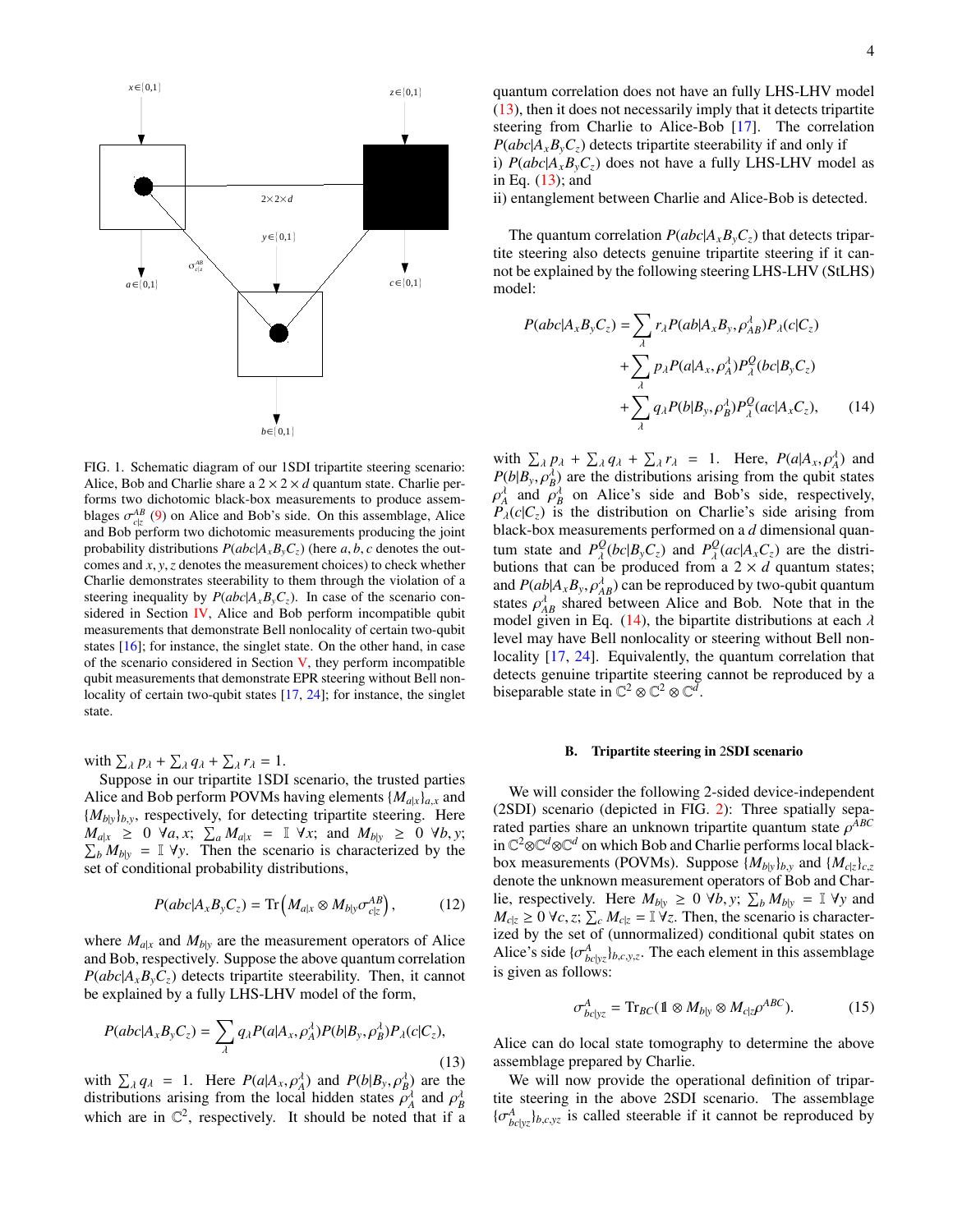

<span id="page-4-1"></span>FIG. 2. Schematic diagram of our 2SDI tripartite steering scenario: Alice, Bob and Charlie share a  $2 \times d \times d$  quantum state. Bob and Charlie perform two dichotomic black-box measurements to produce assemblages  $\sigma_{bc|yz}^A$  [\(15\)](#page-3-3) on Alice's side. On this assemblage, Alice<br>performs two dichotomic measurements producing the joint probaperforms two dichotomic measurements producing the joint probability distributions  $P(abc|A_xB_yC_z)$  (here *a*, *b*, *c* denotes the outcomes and *<sup>x</sup>*, *<sup>y</sup>*,*<sup>z</sup>* denotes the measurement choices) to check whether the assemblages  $\sigma_{bc|yz}^A$  prepared by Bob and Charlie demonstrate steerabil-<br>*ity through the violation of a steering inequality by <i>P(abc*)4, *B* C) ity through the violation of a steering inequality by  $P(abc|A_xB_yC_z)$ .

a fully separable state in  $\mathbb{C}^2 \otimes \mathbb{C}^d \otimes \mathbb{C}^d$  of the form,

$$
\rho^{ABC} = \sum_{\lambda} p_{\lambda} \rho_A^{\lambda} \otimes \rho_B^{\lambda} \otimes \rho_C^{\lambda}, \qquad (16)
$$

with  $\sum_{\lambda} p_{\lambda} = 1$  in the given steering scenario. In our 2SDI<br>scenario, even if entanglement is not certified between Alice scenario, even if entanglement is not certified between Alice and Bob-Charlie, tripartite steering can still occur by the presence of Bell nonlocality between Charlie and Bob [\[17\]](#page-12-13). When entanglement between Alice and Bob-Charlie is detected, our 2SDI scenario demonstrates genuine tripartite steering if the assemblage  $\sigma_{bc|yz}^A$  cannot be reproduced by a biseparable state as given by Eq. [\(11\)](#page-2-2) in  $\mathbb{C}^2 \otimes \mathbb{C}^d \otimes \mathbb{C}^d$ .

Suppose in our tripartite 2SDI scenario, the trusted party Alice performs POVMs having elements  $\{M_{a|x}\}_{a,x}$  for detecting tripartite steering. Here  $M_{a|x} \geq 0$   $\forall a, x; \sum_a M_{a|x} = \mathbb{I} \ \forall x$ .<br>Then the scenario is characterized by the set of conditional Then the scenario is characterized by the set of conditional probability distributions,

$$
P(abc|A_xB_yC_z) = \text{Tr}\left(M_{a|x}\sigma_{bc|yz}^A\right),\tag{17}
$$

where  $M_{a|x}$  are the measurement operators of Alice. Suppose the above quantum correlation  $P(abc|A_xB_yC_z)$  cannot be explained by a fully LHS-LHV model of the form,

$$
P(abc|A_xB_yC_z) = \sum_{\lambda} q_{\lambda}P(a|A_x,\rho_A^{\lambda})P_{\lambda}(b|B_y)P_{\lambda}(c|C_z), \quad (18)
$$

with  $\sum_{\lambda} q_{\lambda} = 1$  (Here,  $P(a|A_{x}, \rho_{A}^{\lambda})$  are the distributions arising from the local hidden states  $\alpha^{A}$  which are in  $\mathbb{C}^{2}$ ). Then it from the local hidden states  $\rho_A^{\lambda}$  which are in  $\mathbb{C}^2$ ). Then, it detects tripartite steerability detects tripartite steerability.

The quantum correlation  $P(abc|A_xB_yC_z)$  that detects tripartite steering in our 2SDI scenario also detects genuine tripartite steering if it cannot be explained by the following steering LHS-LHV (StLHS) model:

<span id="page-4-2"></span>
$$
P(abc|A_xB_yC_z) = \sum_{\lambda} r_{\lambda}P_{\lambda}^Q(ab|A_xB_y)P_{\lambda}(c|C_z)
$$
  
+ 
$$
\sum_{\lambda} p_{\lambda}P(a|A_x, \rho_{\lambda}^{\lambda})P_{\lambda}(bc|B_yC_z)
$$
  
+ 
$$
\sum_{\lambda} q_{\lambda}P_{\lambda}(b|B_y)P_{\lambda}^Q(ac|A_xC_z), \qquad (19)
$$

with  $\sum_{\lambda} p_{\lambda} + \sum_{\lambda} q_{\lambda} + \sum_{\lambda} r_{\lambda} = 1$ . Here,  $P(a|A_x, \rho_A^{\lambda})$  are the distributions arising from the qubit states  $\rho_A^{\lambda}$  and  $P_A(b|R)$  and tributions arising from the qubit states  $\rho_A^A$  and,  $P_A(b|B_y)$  and  $P_A(c|C)$  are the distribution on Bob's and Charlie's sides re- $P_{\lambda}(c|C_{z})$  are the distribution on Bob's and Charlie's sides, respectively, arising from black-box measurements performed on a *d* dimensional quantum state and  $P^Q_{\lambda}(ab|A_xB_y)$  and  $P_{\lambda}^{Q}(ac|A_{x}C_{z})$  are the distribution that can be produced from  $a \tilde{2} \times d$  quantum state; and  $P_{\lambda}(bc|B_{\gamma}C_{z})$  can be reproduced by a  $d \times d$  quantum state. Note that in the model given in Eq. [\(19\)](#page-4-2), the bipartite distributions at each  $\lambda$  level may have Bell non-locality or steering without Bell nonlocality [\[17,](#page-12-13) [24\]](#page-13-0). Equivalently, the quantum correlation that detects genuine tripartite steering in our 2SDI cannot be reproduced by a biseparable state in  $\mathbb{C}^2 \otimes \mathbb{C}^d \otimes \mathbb{C}^d$ .

In the next Section we study in which range two oneparameter families of quantum correlations obtained from local dichotomic measurements on tripartite quantum states detect tripartite quantum steering in our 1SDI and 2SDI scenarios.

### <span id="page-4-0"></span>IV. DETECTION OF TRIPARTITE STEERING WITH SVETLICHNY FAMILY

The Svetlichny family of tripartite correlations is defined as:

<span id="page-4-3"></span>
$$
P_{SvF}^{V}(abc|A_xB_yC_z) = \frac{2 + (-1)^{a \oplus b \oplus c \oplus x y \oplus y z \oplus x z} \sqrt{2}V}{16},
$$
 (20)

where  $0 \le V \le 1$ , which can be obtained from the noisy threequbit GHZ state,  $\rho = V|\Phi_{GHZ}\rangle\langle\Phi_{GHZ}| + (1 - V)1/8$ , where  $|\Phi_{GHZ}\rangle = \frac{1}{\sqrt{2}}(|000\rangle + |111\rangle)$ , for the measurements that give rise to the maximal violation of the SI; for instance,  $A_0 = \sigma_x$ ,<br> $A_1 = \sigma_y$ ,  $B_2 = \frac{\sigma_x + \sigma_y}{\sigma_x}$ ,  $B_3 = \frac{\sigma_x + \sigma_y}{\sigma_y}$ ,  $C_2 = \sigma_y$ , and  $C_1 = \sigma_y$ .  $A_1 = \sigma_y$ ,  $B_0 = \frac{\sigma_x - \sigma_y}{\sqrt{2}}$ ,  $B_1 = \frac{\sigma_x + \sigma_y}{\sqrt{2}}$ ,  $C_0 = \sigma_x$  and  $C_1 = \sigma_y$ .<br>The naisy these subject *CUZ* at the convenient enterpted iff The noisy three-qubit GHZ state is genuinely entangled iff  $V > 0.429$  [\[29\]](#page-13-4). The Svetlichny family certifies genuine entanglement in a fully device independent way for  $V > \frac{1}{\sqrt{2}}$ , as it violates the SI in this range. The Svetlichny family has a fully local hidden variable (LHV) model when  $V \le \frac{1}{\sqrt{2}}$  [\[10\]](#page-12-6). This implies that in this range, it can also arise from a separable state in the higher dimensional space [\[28\]](#page-13-5).

### A. 1SDI scenario

We consider a tripartite 1SDI steering scenario where Charlie performs two dichotomic black-box measurements to pre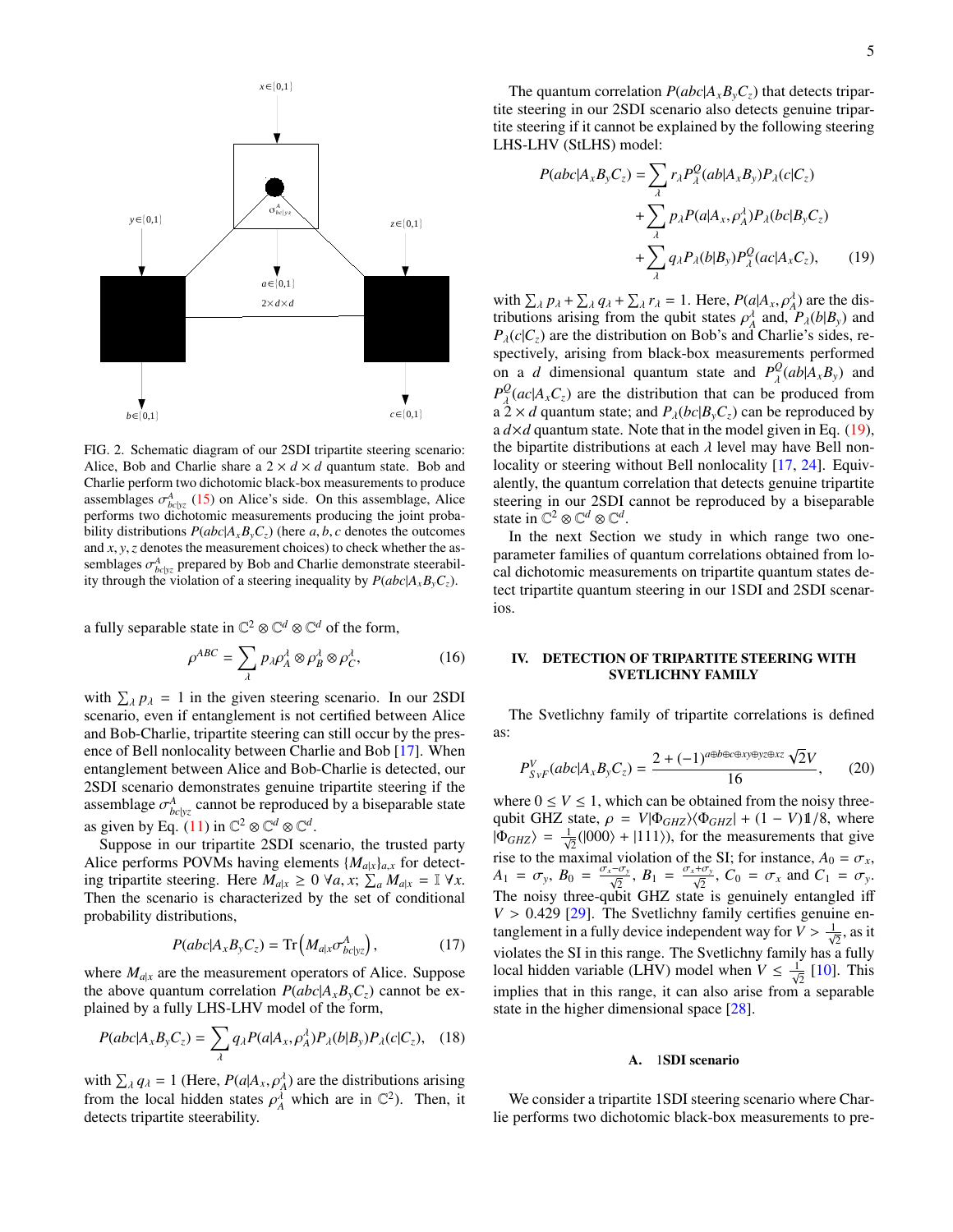pare conditional two-qubit states on Alice and Bob's side on which Alice and Bob perform pair of incompatible qubit measurements that demonstrate Bell nonlocality of certain twoqubit states; for instance, the singlet state. Now we are going to present a Lemma which is useful to find out in which ranges the Svetlichny family detects genuine tripartite steering and tripartite steering in the context of the above 1SDI scenario.

<span id="page-5-0"></span>Lemma 1. *In our* 1*SDI scenario mentioned above the Svetlichny family has a steering LHS-LHV model as in Eq.* [\(14\)](#page-3-2) in the range  $0 < V \leq \frac{1}{\sqrt{2}}$  and has a fully LHS-LHV model *as in Eq. [\(13\)](#page-3-1) iff*  $0 < V \le \frac{1}{2V}$  $rac{1}{2\sqrt{2}}$ .

*Proof.* See Appendix [A.](#page-8-0) □

The above Lemma implies the following two propositions.

<span id="page-5-1"></span>Proposition 1. *The Svetlichny family detects genuine tripartite steering iff*  $V > \frac{1}{\sqrt{2}}$  *in the context of our 1SDI scenario.* 

*Proof.* Since the Svetlichny family violates the Svetlichny inequality for  $V > \frac{1}{\sqrt{2}}$ , it certifies genuine tripartite entangle-<br>ment in a fully day independent way in that games. Hence ment in a fully device independent way in that range. Hence, it is followed that the Svetlichny family certifies genuine tripartite entanglement in our 1SDI scenario as well for *<sup>V</sup>* >  $\frac{1}{\sqrt{2}}$ . The Svetlichny family, therefore, does not have a steering LHS-LHV model as in Eq.[\(14\)](#page-3-2) in our 1SDI scenario for  $V > \frac{1}{\sqrt{2}}$  $V > \frac{1}{\sqrt{2}}$  $V > \frac{1}{\sqrt{2}}$ . On the other hand, following Lemma 1 we can state that the Svetlichny family has a steering LHS-LHV model as in Eq. [\(14\)](#page-3-2) in our 1SDI scenario in the range  $0 < V \leq \frac{1}{\sqrt{2}}$ . Hence, the Svetlichny family detects genuine tripartite steering iff  $V > \frac{1}{\sqrt{2}}$  in the context of our 1SDI scenario.

<span id="page-5-2"></span>Proposition 2. *The Svetlichny family detects tripartite steering* if  $V > \frac{1}{\sqrt{2}}$  *in the context of our 1SDI scenario.* 

*Proof.* Svetlichny family detects entanglement between Charlie and Alice-Bob for  $\dot{V} > \frac{1}{\sqrt{2}}$  as it violates the Svetlichny inequality in this range. Moreover, the steering LHS-LHV model given in the proof of Lemma [1](#page-5-0) for the Svetlichny family implies that for  $\bar{V} \le \frac{1}{\sqrt{2}}$ , it can be reproduced by a  $2 \times 2 \times d$ biseparable state of the form,

<span id="page-5-3"></span>
$$
\rho^{ABC} = \sum_{\lambda=0}^{3} r_{\lambda} \rho_{AB}^{\lambda} \otimes |\lambda\rangle\langle\lambda|, \tag{21}
$$

with  $\sum_{\lambda} r_{\lambda} = 1$ . Therefore, the Svetlichny family detects entanglement between Charlie and Alice-Bob iff  $\overline{V} > \frac{1}{\sqrt{2}}$ . On the other hand, in the context of our 1SDI scenario, the Svetlichny family does not have a fully LHS-LHV model as in Eq. [\(13\)](#page-3-1) following Lemma [1](#page-5-0) for  $V > \frac{1}{2}$ <br>these two fects we can state that the System  $\frac{1}{2\sqrt{2}}$ . Combining these two facts we can state that the Svetlichny family detects entanglement between Charlie and Alice-Bob and does not have a fully LHS-LHV model as in Eq. [\(13\)](#page-3-1) in the range  $V > \frac{1}{\sqrt{2}}$  following Lemma [1.](#page-5-0) Hence, in the context of our 1SDI scenario, the Svetlichny family detects tripartite steering iff  $V > \frac{1}{\sqrt{2}}$ . Видео в село в село в село в село в село в село в село в село в село в село в село в село в село в<br>Село в село в село в село в село в село в село в село в село в село в село в село в село в село в село в село

From the Propositions [1](#page-5-1) and [2](#page-5-2) we observe the following two salient features: 1) in our 1SDI scenario, the Svetlichny family does not detect tripartite steering in the range  $\frac{1}{2\sqrt{2}}$  $V \leq \frac{1}{\sqrt{2}}$  despite it does not have a fully LHS-LHV model in this range and 2) the ranges in which the Svetlichny family detects tripartite steering and genuine tripartite steering in our 1SDI scenario are the same.

#### B. 2SDI scenario

We now consider a tripartite 2SDI steering scenario where Bob and Charlie perform two dichotomic black-box measurements to prepare conditional single qubit states on Alice's side on which Alice performs two mutually unbiased qubit measurements. We are now interested in which ranges the Svetlichny family detects genuine tripartite steering and tripartite steering in the context of this 2SDI scenario.

Proposition 3. *The Svetlichny family detects genuine tripartite steering in our 2SDI scenario iff*  $V > \frac{1}{\sqrt{2}}$ *.* 

*Proof.* Note that the Svetlichny family can be reproduced by  $a$  2  $\times$  2  $\times$  *d* dimensional biseparable state of the form given in Eq. [\(21\)](#page-5-3) for  $V \le \frac{1}{\sqrt{2}}$ . This implies that it does not detect genuine tripartite entanglement in the range  $V \leq \frac{1}{\sqrt{2}}$  in our 2SDI scenario. On the other hand, the Svetlichny family detects genuine tripartite entanglement for  $V > \frac{1}{\sqrt{2}}$  in the fully device independent scenario as it violates the Svetlichny inequality in this range. Hence, the Svetlichny family detects genuine tripartite entanglement for  $V > \frac{1}{\sqrt{2}}$  in our 2SDI scenario as well. The Svetlichny family, therefore, detects genuine tripartite steering in our 2SDI scenario iff  $V > \frac{1}{\sqrt{2}}$ .

Proposition 4. *The Svetlichny family detects tripartite steering in our 2SDI scenario for*  $V > \frac{1}{2}$ *.* 

*Proof.* In Ref. [\[17\]](#page-12-13), it has been shown that the violation of the following inequality (Eq. (22) in [\[17\]](#page-12-13) with *N* (Number of parties) = 3 and *T* (Number of trusted parties) = 1):

<span id="page-5-4"></span>
$$
\langle S \rangle_{2 \times ? \times ?} \stackrel{\text{LHS}}{\leq} 2 \sqrt{2}, \tag{22}
$$

detects tripartite steering in our 2SDI scenario. Here, *S* is the Svetlichny operator given in the Svetlichny inequality  $(4)$ ,  $2\times$ ? $\times$ ? indicates that Alice performs qubit measurements while Bob and Charlie perform black-box measurements. Note that the Svetlichny family violates the above steering inequality for  $V > \frac{1}{2}$ . Thus, the Svetlichny family detects tripartite steering for  $\overline{V} > \frac{1}{2}$  in the 2SDI scenario.  $\Box$ 

From the aforementioned Propositions we observe the following two salient features: 1) the ranges in which the Svetlichny family detects tripartite steering and genuine tripartite steering in our 2SDI scenario are different and 2) Svetlichny family detects more tripartite entangled states to be tripartite steerable in the 2SDI scenario than in the case of 1SDI scenario. Now we are going to make the following important observation.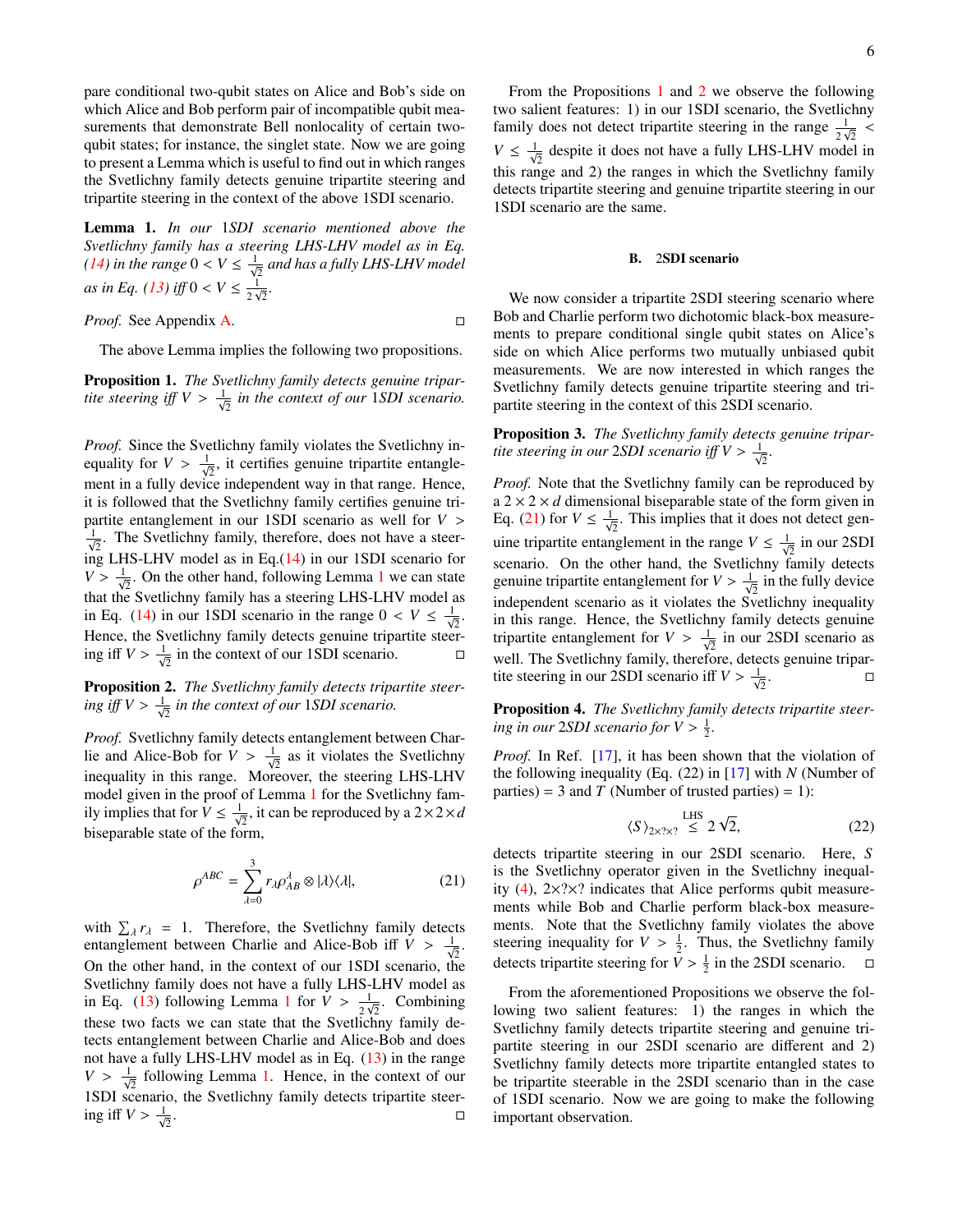

<span id="page-6-2"></span>FIG. 3. Regions of the parameter *V* in which the Svetlichny family is genuinely nonlocal, detects genuine steering and tripartite steering, has a fully LHV model and violates biseparability inequality.

Observation 1. *Quantum violation of the tripartite steering inequality [\(22\)](#page-5-4) by* 2×2×2 *systems certifies genuine entanglement in that*  $2 \times 2 \times 2$  *systems, even if genuine nonlocality or genuine steering is not detected.*

*Proof.* We consider the following Svetlichny biseparability inequality:

<span id="page-6-1"></span>
$$
\langle S \rangle_{2 \times 2 \times 2} \stackrel{\text{Bi-sep}}{\leq} 2 \sqrt{2},\tag{23}
$$

whose violation detects genuine tripartite entanglement in  $2 \times 2 \times 2$  systems (for derivation see the appendix **B**). Here,  $\langle S \rangle_{2 \times 2 \times 2}$  denotes the Svetlichny operator with the measurement observables on each side being incompatible qubit measurements. Note that quantum violation of tripartite steering inequality [\(22\)](#page-5-4) by  $2 \times 2 \times 2$  systems implies quantum violation of the Svetlichny biseparability inequality [\(23\)](#page-6-1) by that  $2 \times 2 \times 2$ systems. Because, for both of these two inequalities the upper bounds are the same. Hence the claim.

We have illustrated the above results with the Svetlichny family in Fig. [3.](#page-6-2)

#### <span id="page-6-0"></span>V. DETECTION OF TRIPARTITE STEERING WITH MERMIN FAMILY

The Mermin family of tripartite correlations is defined as

<span id="page-6-7"></span>
$$
P_{MF}^{V}(abc|A_xB_yC_z) = \frac{1 + (-1)^{a \oplus b \oplus c \oplus xy \oplus yz \oplus xz} \delta_{x \oplus y \oplus 1,z} V}{8}, \quad (24)
$$

where  $0 \lt V \leq 1$ , which can be obtained from the noisy three-qubit GHZ state for the measurements that give rise to the GHZ paradox; for instance,  $A_0 = \sigma_x$ ,  $A_1 = \sigma_y$ ,  $B_0 = \sigma_x$ ,  $B_1 = \sigma_y$ ,  $C_0 = \sigma_x$  and  $C_1 = -\sigma_y$ . The Mermin family is Bell nonlocal for  $V > \frac{1}{2}$  as it violates the MI given in Eq. [\(2\)](#page-1-3). This implies that it certifies tripartite entanglement for  $V > \frac{1}{2}$ . In that range the Mermin family is not genuinely nonlocal since that range, the Mermin family is not genuinely nonlocal since it has a NLHV model as in Eq. [\(3\)](#page-1-4) [\[33\]](#page-13-6). However, it certifies genuine tripartite entanglement for  $V > \frac{1}{\sqrt{2}}$  in a fully device-<br>independent way since it violates the Margin inequality more independent way since it violates the Mermin inequality more maependent way since it violates the Mermin inequality more<br>than  $2\sqrt{2}$  [\[34\]](#page-13-7). We will study tripartite steering of the Mermin family in our 1SDI and 2SDI scenarios.



<span id="page-6-6"></span>FIG. 4. Regions of the parameter *V* in which the Mermin family detects Bell-nonlocality, genuine steering and tripartite steering, has fully LHV model and hybrid nonlocal LHV model, and violates the biseparability inequality.

## A. 1SDI scenario

We consider a tripartite 1SDI steering scenario where Charlie performs two dichotomic black-box measurements to prepare conditional two-qubit states on Alice and Bob's side on which Alice and Bob perform pair of incompatible qubit measurements that demonstrate EPR steering without Bell nonlocality. Now we present a Lemma which is useful to find out in which ranges the Mermin family detects genuine tripartite steering and tripartite steering in the context of the above 1SDI scenario.

<span id="page-6-3"></span>Lemma 2. *In our* 1*SDI scenario mentioned above the Mermin family has a steering LHS-LHV model as in Eq. [\(14\)](#page-3-2) in the range*  $0 < V \le \frac{1}{\sqrt{2}}$  *and has a fully LHS-LHV model iff*  $0 <$  $V \leq \frac{1}{24}$  $rac{1}{2\sqrt{2}}$ .

*Proof.* See Appendix [C](#page-11-0) for the proof.

The above Lemma implies the following two propositions.

<span id="page-6-4"></span>Proposition 5. *The Mermin family detects genuine tripartite steering iff*  $V > \frac{1}{\sqrt{2}}$  *in the context of* 1*SDI scenario.* 

*Proof.* Since the Mermin family violates the Mermin inequal-*Proof.* Since the Mermin family violates the Mermin inequality more than  $2\sqrt{2}$  for  $V > \frac{1}{\sqrt{2}}$ , it certifies genuine tripartite entanglament in the fully days independent consists in that entanglement in the fully device independent scenario in that range [\[34\]](#page-13-7). Hence, the Mermin family certifies genuine tripartite entanglement in our 1SDI scenario as well for  $V > \frac{1}{\sqrt{2}}$ . This implies that, for  $V > \frac{1}{\sqrt{2}}$ , it does not have a steering LHS-<br>LHV model as in Eq. (14) in our 1SDL seenario. On the other LHV model as in Eq. [\(14\)](#page-3-2) in our 1SDI scenario. On the other hand, following Lemma [2](#page-6-3) we can state that the Mermin family has a steering LHS-LHV model as in Eq. [\(14\)](#page-3-2) in the range  $0 < V \leq \frac{1}{\sqrt{2}}$ . The Mermin family, therefore, detects genuine tripartite steering iff  $V > \frac{1}{\sqrt{2}}$ . В последните постаните на приема на производите се приема на приема на приема на приема на приема на приема<br>В постаните постаните на приема на приема на приема на приема на приема на приема на приема на приема на прием<br>

<span id="page-6-5"></span>Proposition 6. *The Mermin family detects tripartite steering iff*  $V > \frac{1}{\sqrt{2}}$  *in the context of our 1SDI scenario.* 

*Proof.* Mermin family detects entanglement between Charlie and Alice-Bob for  $V > \frac{1}{\sqrt{2}}$  as it violates the Mermin inequality more than  $2\sqrt{2}$  in this range [\[34\]](#page-13-7). Moreover, the steering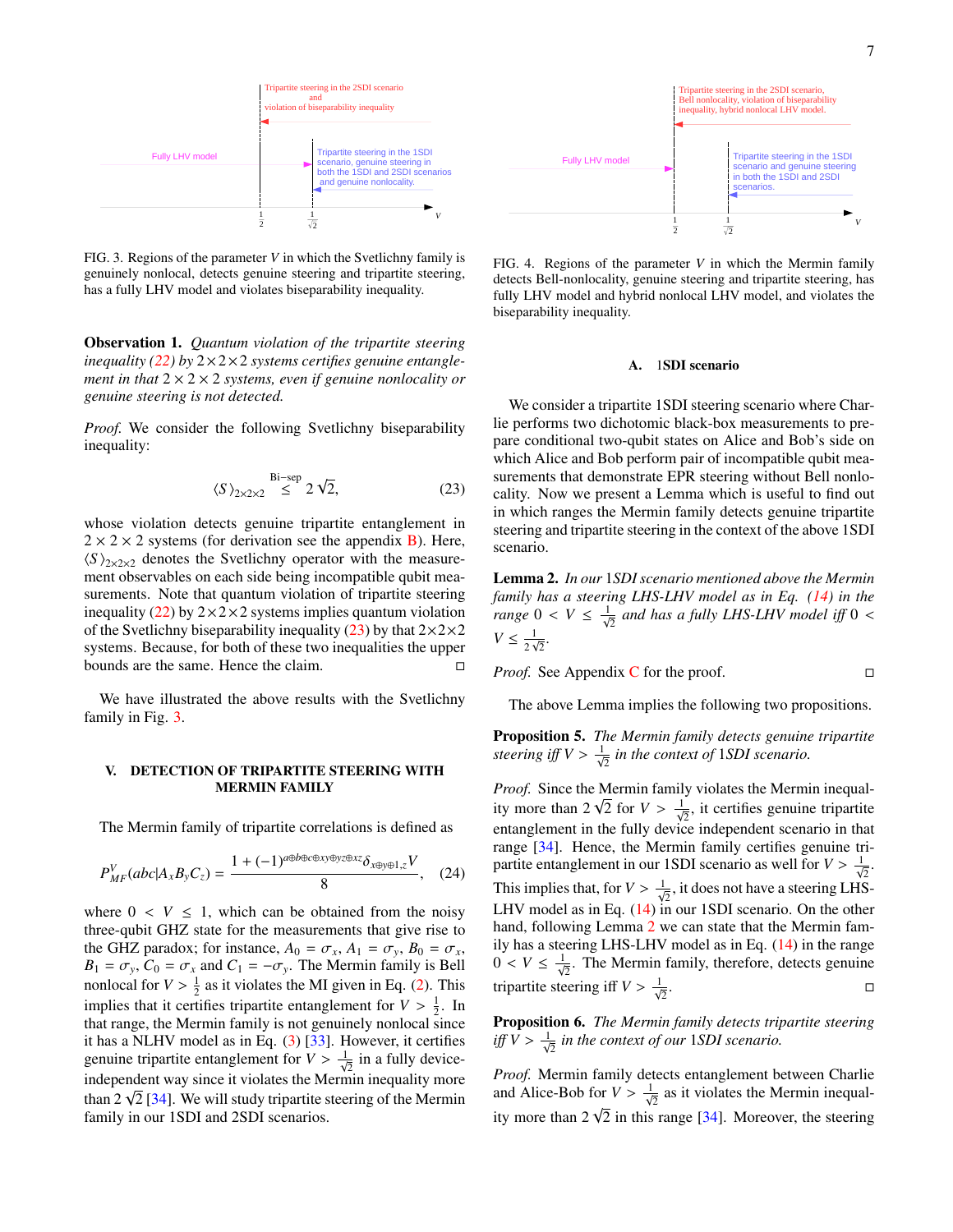LHS-LHV model given in the proof of Lemma [2](#page-6-3) for the Mermin family implies that, for  $V \leq \frac{1}{\sqrt{2}}$ , it can be reproduced by a  $2 \times 2 \times d$  biseparable state of the form given by Eq. [\(21\)](#page-5-3). Therefore, the Mermin family detects entanglement between Charlie and Alice-Bob iff  $V > \frac{1}{\sqrt{2}}$ . On the other hand, in the context of our 1SDI scenario, the Mermin family does not have a fully LHS-LHV model as in Eq. [\(13\)](#page-3-1) for  $V > \frac{1}{2}$ <br>lowing Lamma 2. Combining these two facts we can also  $rac{1}{2\sqrt{2}}$  following Lemma [2.](#page-6-3) Combining these two facts we can state that the Mermin family detects entanglement between Charlie and Alice-Bob and does not have a fully LHS-LHV model as in Eq. [\(13\)](#page-3-1) in the range  $V > \frac{1}{\sqrt{2}}$  in our 1SDI scenario. Hence, in the context of our 1SDI scenario, the Mermin family detects tripartite steering iff  $V > \frac{1}{\sqrt{2}}$ . Видео в последници и последници и производите в село в село в село в село в село в село в село в село в село<br>В село в село в село в село в село в село в село в село в село в село в село в село в село в село в село в се<br>

From the Propositions [5](#page-6-4) and [6,](#page-6-5) we observe the following two salient features: 1) in our 1SDI scenario, the Mermin family does not detect tripartite steering in the range 1  $\frac{1}{2\sqrt{2}} < V \leq \frac{1}{\sqrt{2}}$  despite it does not have a fully LHS-LHV model in this range and 2) the ranges in which the Mermin family detects tripartite steering and genuine tripartite steering in our 1SDI scenario are the same.

#### B. 2SDI scenario

We will now study tripartite steering of the Mermin family in our 2SDI scenario where Bob and Charlie perform two dichotomic black-box measurements to prepare conditional single qubit states on Alice's side on which Alice performs two mutually unbiased qubit measurements. We are interested to find out in which ranges the Mermin family detects genuine tripartite steering and tripartite steering in the context of this 2SDI scenario.

Proposition 7. *The Mermin family detects genuine tripartite steering in our 2SDI scenario iff*  $V > \frac{1}{\sqrt{2}}$ *.* 

*Proof.* Note that the Mermin family can be reproduced by a  $2 \times 2 \times d$  dimensional biseparable state of the form given in Eq. [\(21\)](#page-5-3) for  $V \leq \frac{1}{\sqrt{2}}$ . This implies that it does not detect genuine tripartite entanglement in the range  $V \leq \frac{1}{\sqrt{2}}$  in our 2SDI scenario. On the other hand, the Mermin family detects genuine tripartite entanglement for  $V > \frac{1}{\sqrt{2}}$  in the fully device independent scenario as the Mermin family violates the Mermaependent scenario as the Mermin ramity violates the Mermin inequality more than  $2\sqrt{2}$  in that range [\[34\]](#page-13-7). Hence, the Mermin family detects genuine tripartite entanglement in our 2SDI scenario as well for  $V > \frac{1}{\sqrt{2}}$ . The Mermin family, there-<br>fore, datasts gaming triportite assume in our 2SDI scenario fore, detects genuine tripartite steering in our 2SDI scenario iff  $V > \frac{1}{\sqrt{2}}$ . В последните последните последните последните последните последните последните последните последните последн<br>Село в последните последните последните последните последните последните последните последните последните посл

Proposition 8. *The Mermin family detects tripartite steering in our 2SDI scenario for*  $V > \frac{1}{2}$ *.* 

*Proof.* In Ref. [\[17\]](#page-12-13), it has been shown that the violation of the following inequality (Eq. (21) in [\[17\]](#page-12-13) with  $N = 3$  and  $T = 1$ ),

 $\overline{L}$ 

<span id="page-7-1"></span>
$$
\langle M \rangle_{2 \times ? \times ?} \stackrel{\text{LHS}}{\leq} 2, \tag{25}
$$

detects tripartite steering in our 2SDI scenario. Here, *M* is the Mermin operator given in the Mermin inequality  $(2)$ ,  $2 \times ? \times ?$ indicates that Alice performs qubit measurements while Bob and Charlie perform black-box measurements. Note that the Mermin family violates the above steering inequality for *<sup>V</sup>* >  $\frac{1}{2}$ . Thus, the Mermin family detects tripartite steering for *V* >  $\frac{1}{2}$  in the 2SDI security  $\frac{1}{2}$  in the 2SDI scenario.

From aforementioned Propositions we observe the following two salient features: 1) the ranges in which the Mermin family detects tripartite steering and genuine tripartite steering in our 2SDI scenario are different and 2) the Mermin family detects more tripartite entangled states to be tripartite steerable in the 2SDI scenario than in the case of 1SDI scenario. Now we want to state the following important observation.

Observation 2. *Quantum violation of the tripartite steering inequality [\(25\)](#page-7-1) by*  $2 \times 2 \times 2$  *systems certifies genuine entanglement in that* 2 × 2 × 2 *systems, even if genuine nonlocality or genuine steering is not detected.*

*Proof.* In Ref. [\[37\]](#page-13-8), it was shown that the Mermin inequality detect genuine entanglement of three-qubit systems in the scenario where all three parties perform two mutually unbiased qubit measurements. This implies that the violation of the inequality [\(25\)](#page-7-1) implies the presence of genuine entanglement if all three parties performs qubit measurements in mutually unbiased bases. Similar to the derivation of Svetlichny biseparability inequality presented in Appendix [B,](#page-10-0) one can obtain following the Mermin biseparability inequality:

<span id="page-7-2"></span>
$$
\langle M \rangle_{2 \times 2 \times 2} \stackrel{\text{Bi-sep}}{\leq} 2, \tag{26}
$$

whose violation detects genuine tripartite entanglement of  $2\times2\times2$  systems. Here,  $\langle M \rangle_{2\times2\times2}$  denotes the Mermin operator with the measurement observables on each side being incompatible qubit measurements. Note that quantum violation of tripartite steering inequality [\(25\)](#page-7-1) by  $2 \times 2 \times 2$  systems implies quantum violation of the biseparability inequality [\(26\)](#page-7-2) by that  $2 \times 2 \times 2$  systems. Because, for both of these two inequalities the upper bounds are the same. Hence the claim.

We have illustrated the above results with the Mermin family in Fig. [4.](#page-6-6)

#### <span id="page-7-0"></span>VI. CONCLUSION

In this work, we have studied tripartite EPR steering of quantum correlations arising from two local measurements on each side in the two types of partially device-independent scenarios: 1-sided device-independent scenario where one of the parties performs untrusted measurements while the other two parties perform trusted measurements and 2-sided device-independent scenario where one of the parties performs trusted measurements while the other two parties perform untrusted measurements.

We have studied tripartite steering and genuine tripartite steering in the 1-sided device-independent framework in the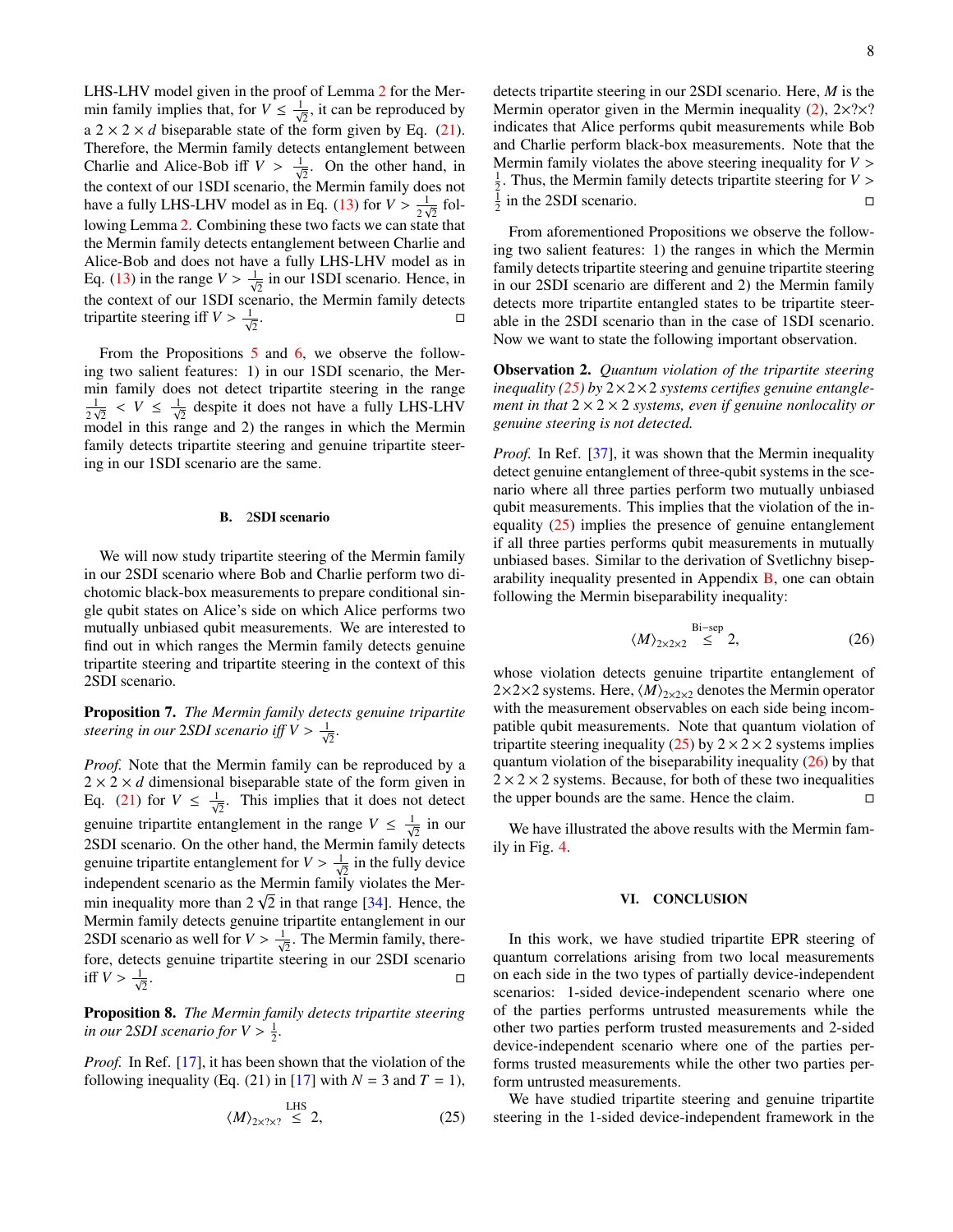following scenarios: one of the parties performs two dichotomic black-box measurements and the other two parties perform incompatible qubit measurements that demonstrate Bell nonlocality [\[16\]](#page-12-20) in one of the types or perform incompatible measurements that demonstrate EPR steering without Bell nonlocality [\[17,](#page-12-13) [24\]](#page-13-0) in the other type. In the context of these two scenarios, we have studied tripartite steering of two families of quantum correlations called Svetlichny family and Mermin family, respectively. We have shown that the ranges in which these families detect tripartite steering and genuine tripartite steering are the same.

On the other hand, in the 2-sided device-independent framework, the ranges in which the Svetlichny family and Mermin family detect tripartite steering and genuine tripartite steering are different. These studies reveal that tripartite steering in the 2-sided device-independent scenario is weaker than tripartite steering in the 1-sided device-independent scenario. That is the Svetlichny family and Mermin family in the 2-sided device-independent framework detect tripartite entanglement for a larger region than that in the 1-sided deviceindependent framework. Using biseparability inequality, it has been demonstrated that tripartite steering in the 2-sided device-independent framework implies the presence of genuine tripartite entanglement of  $2 \times 2 \times 2$  quantum system, even if the correlation does not exhibit genuine nonlocality or genuine steering.

Similar to our tripartite 1-sided device-independent scenario considered in Section [IV](#page-4-0) where the trusted parties Alice and Bob perform incompatible qubit measurements that demonstrate Bell-CHSH inequality violation, in Ref. [\[38\]](#page-13-9), the authors considered a tripartite measurement scenario in which Alice and Bob perform incompatible qubit measurements that demonstrate maximal Bell-CHSH inequality violation. In the latter scenario, the authors studied an interesting feature of genuinely tripartite entangled states called "entangled entanglement" in which entanglement between measurement choices of Charlie and entanglement of the conditional states prepared on Alice and Bob's side by these measurement choices occurs. On the other hand, in our work, we have studied steerability between measurement choices of Charlie and entanglement of the conditional states prepared on Alice and Bob's side by these measurements on genuinely tripartite entangled states.

Note that in Ref. [\[19\]](#page-12-15) the definition of genuine tripartite steering was presented and it was experimentally demonstrated in [\[20\]](#page-12-16). In their approach Alice, Bob and Charlie are all assumed to perform characterised measurements at some point (i. e., the trusted and untrusted parties are not fixed in their definition of genuine tripartite steering). On the other hand, trusted and untrusted parties are fixed (Alice, Bob are trusted and Charlie is untrusted in 1SDI scenario; Alice is trusted and Bob, Charlie are untrusted in 2SDI scenario) in the definitions of tripartite steering and genuine tripartite steering presented in this paper which is an advancement in the context of the notion of tripartite steering. In the steering scenarios considered in Ref. [\[21\]](#page-12-17) noisy GHZ state demonstrates genuine tripartite steering in 1SDI scenario in a larger region compared to that in 2SDI scenario. On the other hand, the two examples of quantum correlations presented in this study reveal that noisy GHZ state demonstrates tripartite steering (not genuine) in 2SDI scenario in a larger region compared to that in 1SDI scenario. One important point to be stressed here is that the procedures to detect genuine tripartite steering adopted in Refs. [\[21–](#page-12-17)[23\]](#page-12-19) are based on numerical calculations with the help of semidefinite program (SDP). But the advantage of our study is that the steering LHS-LHV model and the fully LHS-LHV model of the two families of correlations are derived analytically, not using SDP. The application of tripartite steering in the context of randomness certification has been studied in [\[22\]](#page-12-18) using SDP. It is worth to be studied in future what advantage one can gain in the context of randomness certification in tripartite steering scenario considered by us in the present study.

In Ref. [\[24\]](#page-13-0), the author proposed two inequalities for detecting genuine steering in the Svetlichny-type and Mermintype one-sided device-independent scenarios. We have demonstrated that these inequalities do not detect genuine steering and they detect tripartite steering of  $2 \times d \times d$  systems in the 2-sided device-independent framework. Further, the author argued that the violation of one of these inequalities imply genuine entanglement if one assumes only dimension of the trusted parties to be qubit dimension. However, the present study demonstrates that the violation of these inequalities do not detect genuine entanglement in this context, on the other hand, the violation of those inequalities may imply genuine entanglement in the scenario where the dimensions of all three parties are assumed to be qubit dimension.

## ACKNOWLEDGEMENT

Authors are thankful to the anonymous referee for drawing their attention to Ref. [\[38\]](#page-13-9). Authors are thankful to Prof. Guruprasad Kar and Dr. Nirman Ganguly for fruitful discussions. CJ is thankful to Prof. Paul Skrzypczyk for useful discussions during the 657.WE-Heraeus Seminar "Quantum Correlations in Space and Time". DD acknowledges the financial support from University Grants Commission (UGC), Government of India. BB, CJ and DS acknowledge the financial support from project SR/S2/LOP-08/2013 of the Department of Science and Technology (DST), government of India.

#### <span id="page-8-0"></span>Appendix A: Proof for Lemma [1](#page-5-0)

We consider the following classical simulation scenario to demonstrate in which range the Svetlichny family has a steering LHS-LHV model as in Eq. [\(14\)](#page-3-2) and a fully LHS-LHV model as in Eq. [\(13\)](#page-3-1) in our 1SDI scenario considered in Section [IV:](#page-4-0)

<span id="page-8-1"></span>Scenario 1. *Charlie generates his outcomes by using classical variable* λ *which he shares with Alice-Bob. Alice and Bob share a two-qubit system for each value of* λ *and perform pair of incompatible qubit measurements that demonstrate Bell nonlocality of certain two-qubit states; for instance, the singlet state.*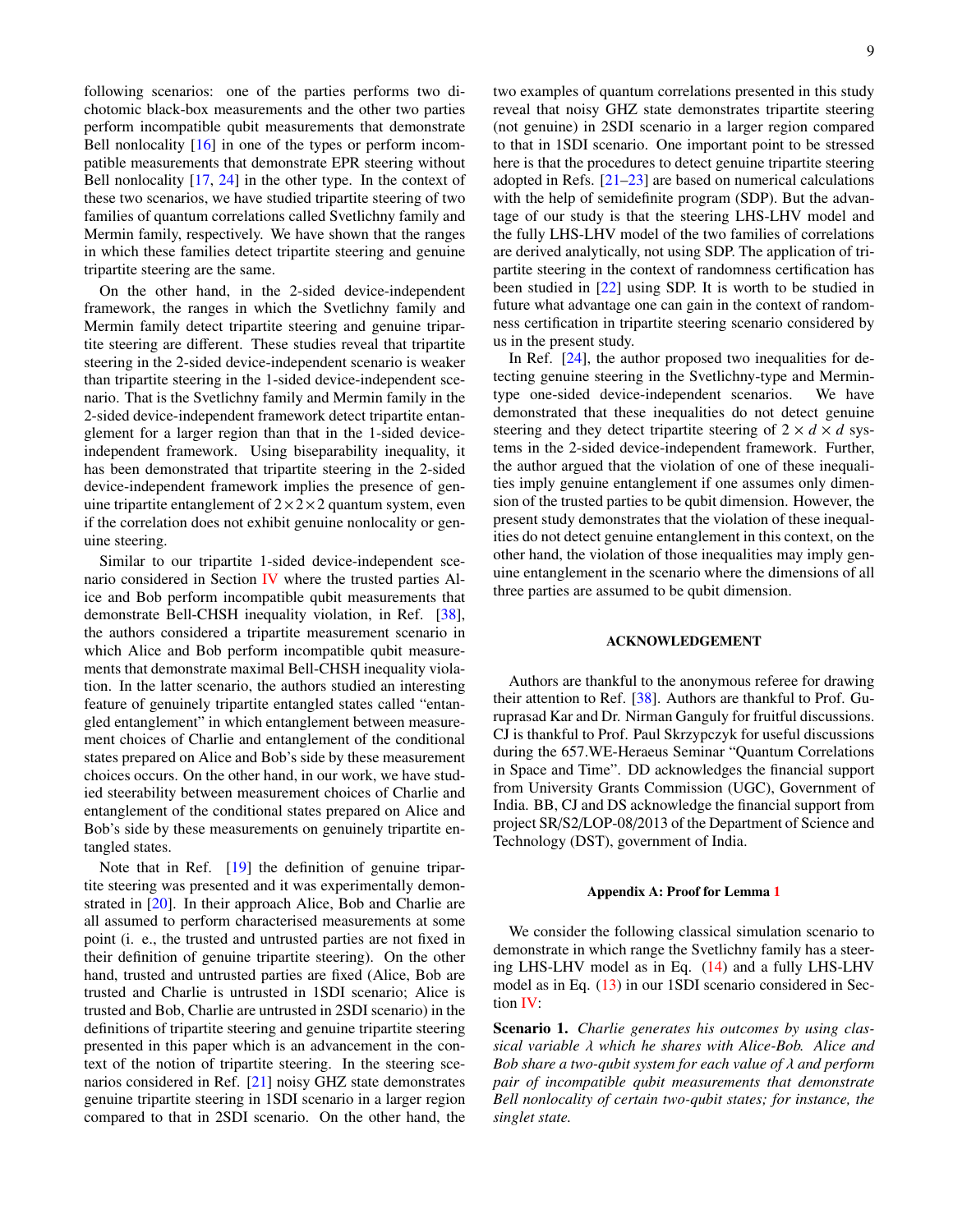For  $0 < V \le \frac{1}{\sqrt{2}}$ , the Svetlichny family given by Eq.[\(20\)](#page-4-3) can be written as

<span id="page-9-0"></span>
$$
P_{SvF}^{V}(abc|A_xB_yC_z) = \sum_{\lambda=0}^{3} r_{\lambda}P(ab|A_xB_y, \rho_{AB}^{\lambda})P_{\lambda}(c|C_z)
$$
 (A1)

where  $r_0 = r_1 = r_2 = r_3 = \frac{1}{4}$ , and  $P_0(c|C_z) = P_D^{00}$ ,  $P_1(c|C_z) = P_D^{01}$ ,  $P_2(c|C_z) = P_D^{10}$ ,  $P_3(c|C_z) =$  $P_D^{11}$ here,

$$
P_D^{\alpha\beta}(c|C_z) = \begin{cases} 1, & c = \alpha z \oplus \beta \\ 0, & \text{otherwise} \end{cases}
$$
 (A2)

Here,  $\alpha, \beta \in \{0, 1\}$ . The four bipartite distributions  $P(ab|A_xB_y, \rho_{AB}^A)$  in Eq. [\(A1\)](#page-9-0) are given as follows:

1. For  $\lambda = 0$ , it is given by,

$$
P(ab|A_xB_y, \rho_{AB}^0) = \begin{array}{ccc} \frac{ab}{xy} & 00 & 01 & 10 & 11\\ 0 & \frac{1+\sqrt{2}V}{4} & \frac{1-\sqrt{2}V}{4} & \frac{1-\sqrt{2}V}{4} & \frac{1+\sqrt{2}V}{4}\\ 10 & \frac{1}{4} & \frac{1}{4} & \frac{1}{4} & \frac{1}{4}\\ \frac{1-\sqrt{2}V}{4} & \frac{1+\sqrt{2}V}{4} & \frac{1+\sqrt{2}V}{4} & \frac{1-\sqrt{2}V}{4}\\ \frac{1-\sqrt{2}V}{4} & \frac{1+\sqrt{2}V}{4} & \frac{1+\sqrt{2}V}{4} & \frac{1-\sqrt{2}V}{4}\\ \end{array}
$$

where each row and column corresponds to a fixed measurement (*xy*) and a fixed outcome (*ab*) respectively. Throughout the paper we will follow the same convention. Note that, each of the probability distributions must satisfy  $0 \leq P(ab|A_xB_y, \rho_{AB}^0) \leq 1$ , which implies that  $0 < V \leq \frac{1}{\sqrt{2}}$ .

This joint probability distribution at Alice and Bob's side can be reproduced by performing measurements of the observables corresponding to the operators  $A_0 = \sigma_x$ ,<br>  $A_1 = \sigma_x$  and  $B_2 = \frac{\sigma_x + \sigma_y}{\sigma_x}$   $B_1 = \frac{\sigma_x + \sigma_y}{\sigma_x}$  on the two-qubit  $A_1 = \sigma_y$ ; and  $B_0 = \frac{\sigma_x - \sigma_y}{\sqrt{2}}$ ,  $B_1 = \frac{\sigma_x + \sigma_y}{\sqrt{2}}$  on the two-qubit state given by,

$$
|\psi_0\rangle = \cos\theta|00\rangle + \frac{(1-i)\sin\theta}{\sqrt{2}}|11\rangle, \tag{A4}
$$

with  $\sin 2\theta =$ eigenstates of √ 2*V*;  $0 \le \theta \le \frac{\pi}{4}$ .  $|0\rangle$  and  $|1\rangle$  are the corresponding to the ejgenvalues +1 eigenstates of  $\sigma_z$  corresponding to the eigenvalues +1 and −1 respectively.

2. For  $\lambda = 1$ , it is given by,

$$
P(ab|A_xB_y, \rho_{AB}^1) = \begin{pmatrix} \frac{1-\sqrt{2}V}{\frac{4}{4}} & \frac{1+\sqrt{2}V}{\frac{4}{4}} & \frac{1+\sqrt{2}V}{\frac{4}{4}} & \frac{1-\sqrt{2}V}{\frac{4}{4}}\\ \frac{1}{4} & \frac{1}{4} & \frac{1}{4} & \frac{1}{4}\\ \frac{1+\sqrt{2}V}{4} & \frac{1-\sqrt{2}V}{4} & \frac{1-\sqrt{2}V}{4} & \frac{1+\sqrt{2}V}{4} \end{pmatrix}.
$$
\n(A5)

Note that, each of the probability distributions must satisfy  $0 \leq P(ab|A_xB_y, \rho_{AB}^1) \leq 1$ , which implies that  $0 < V \leq \frac{1}{\sqrt{2}}.$ 

This joint probability distribution at Alice and Bob's side can be reproduced by performing measurements of the observables corresponding to the operators  $A_0 = \sigma_x$ ,<br> $A_1 = \sigma_x$ ; and  $B_0 = \frac{\sigma_x + \sigma_y}{\sigma_x}$   $B_1 = \frac{\sigma_x + \sigma_y}{\sigma_x}$  on the two-qubit  $A_1 = \sigma_y$ ; and  $B_0 = \frac{\sigma_x - \sigma_y}{\sqrt{2}}$ ,  $B_1 = \frac{\sigma_x + \sigma_y}{\sqrt{2}}$  on the two-qubit state given by,

$$
|\psi_1\rangle = \cos\theta|00\rangle - \frac{(1-i)\sin\theta}{\sqrt{2}}|11\rangle, \tag{A6}
$$

with  $\sin 2\theta =$ √  $2V; 0 \leq \theta \leq \frac{\pi}{4}.$ 

3. For 
$$
\lambda = 2
$$
, it is given by,

$$
P(ab|A_xB_y, \rho^2_{AB}) = \begin{pmatrix} \frac{1}{4} & \frac{1}{4} & \frac{1}{4} & \frac{1}{4} \\ \frac{1+\sqrt{2}V}{4} & \frac{1-\sqrt{2}V}{4} & \frac{1-\sqrt{2}V}{4} & \frac{1+\sqrt{2}V}{4} \\ \frac{1+\sqrt{2}V}{4} & \frac{1-\sqrt{2}V}{4} & \frac{1-\sqrt{2}V}{4} & \frac{1+\sqrt{2}V}{4} \\ \frac{1}{4} & \frac{1}{4} & \frac{1}{4} & \frac{1}{4} \end{pmatrix} .
$$
 (A7)

Note that, each of the probability distributions must satisfy  $0 \leq P(ab|A_xB_y, \rho_{AB}^2) \leq 1$ , which implies that  $0 < V \leq \frac{1}{\sqrt{2}}.$ 

This joint probability distribution at Alice and Bob's side can be reproduced by performing measurements of the observables corresponding to the operators  $A_0 = \sigma_x$ ,<br>  $A_1 = \sigma_x$  and  $B_2 = \frac{\sigma_x + \sigma_y}{\sigma_x}$   $B_1 = \frac{\sigma_x + \sigma_y}{\sigma_x}$  on the two-qubit  $A_1 = \sigma_y$ ; and  $B_0 = \frac{\sigma_x - \sigma_y}{\sqrt{2}}$ ,  $B_1 = \frac{\sigma_x + \sigma_y}{\sqrt{2}}$  on the two-qubit state given by,

$$
|\psi_2\rangle = \cos\theta|00\rangle + \frac{(1+i)\sin\theta}{\sqrt{2}}|11\rangle, \tag{A8}
$$

with  $\sin 2\theta =$ √  $2V; 0 \leq \theta \leq \frac{\pi}{4}.$ 

4. For  $\lambda = 3$ , it is given by,

$$
P(ab|A_xB_y, \rho_{AB}^3) = \begin{pmatrix} \frac{1}{4} & \frac{1}{4} & \frac{1}{4} & \frac{1}{4} \\ \frac{1-\sqrt{2}V}{4} & \frac{1+\sqrt{2}V}{4} & \frac{1+\sqrt{2}V}{4} & \frac{1-\sqrt{2}V}{4} \\ \frac{1-\sqrt{2}V}{4} & \frac{1+\sqrt{2}V}{4} & \frac{1+\sqrt{2}V}{4} & \frac{1-\sqrt{2}V}{4} \\ \frac{1}{4} & \frac{1}{4} & \frac{1}{4} & \frac{1}{4} \end{pmatrix} .
$$
\n(A9)

Note that, each of the probability distributions must satisfy  $0 \leq P(ab|A_xB_y, \rho_{AB}^3) \leq 1$ , which implies that  $0 < V \leq \frac{1}{\sqrt{2}}.$ 

This joint probability distribution at Alice and Bob's side can be reproduced by performing measurements of the observables corresponding to the operators  $A_0 = \sigma_x$ ,<br>  $A_1 = \sigma_x$  and  $B_2 = \frac{\sigma_x + \sigma_y}{\sigma_x}$   $B_1 = \frac{\sigma_x + \sigma_y}{\sigma_x}$  on the two-qubit  $A_1 = \sigma_y$ ; and  $B_0 = \frac{\sigma_x - \sigma_y}{\sqrt{2}}$ ,  $B_1 = \frac{\sigma_x + \sigma_y}{\sqrt{2}}$  on the two-qubit state given by,

$$
|\psi_3\rangle = \cos\theta|00\rangle - \frac{(1+i)\sin\theta}{\sqrt{2}}|11\rangle, \tag{A10}
$$

with  $\sin 2\theta =$ √  $2V; 0 \leq \theta \leq \frac{\pi}{4}.$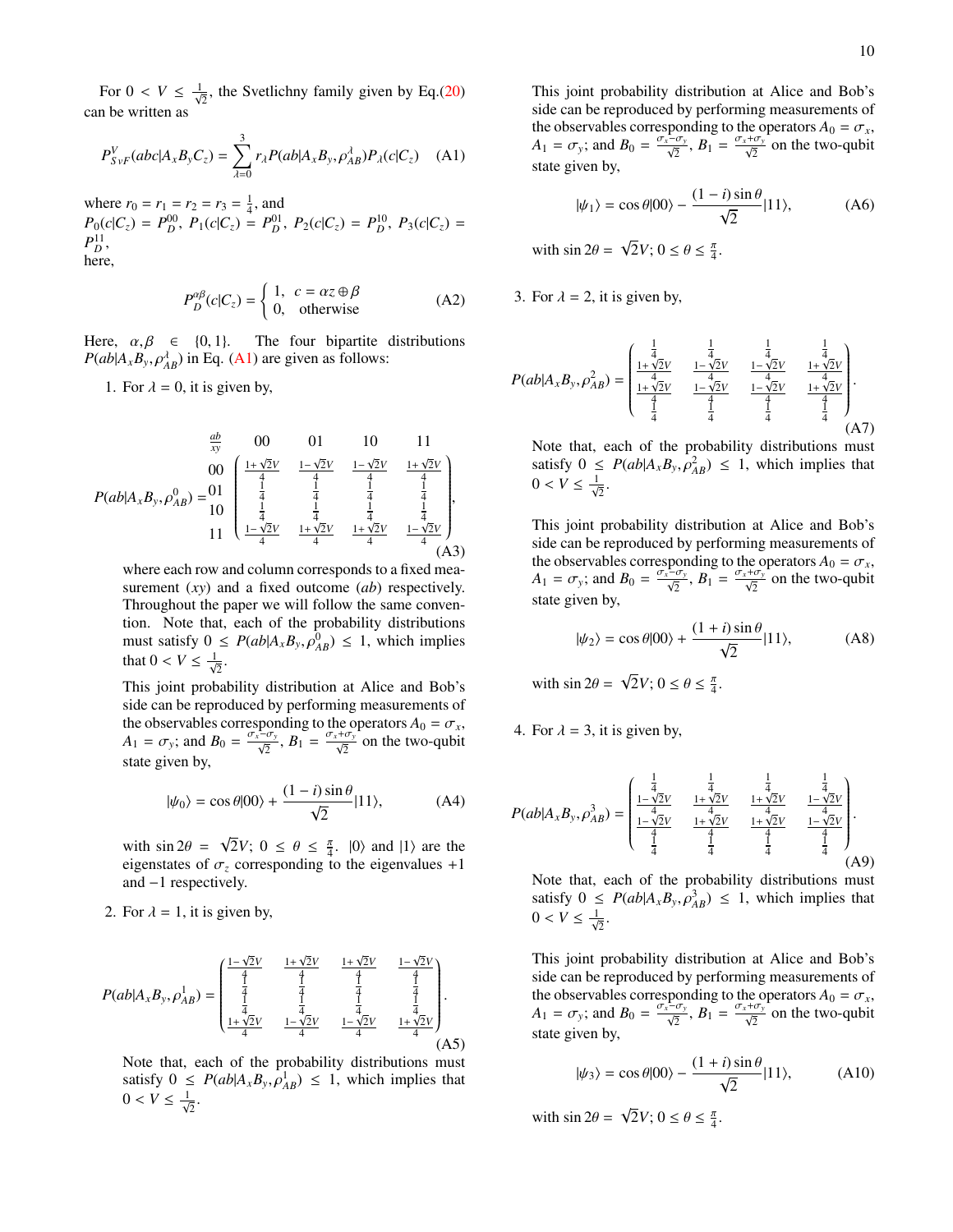Here it can be easily checked that the aforementioned observables corresponding to the operators  $A_0 = \sigma_x$ ,  $A_1 = \sigma_y$ ; and  $B_0 = \frac{\sigma_x - \sigma_y}{\sqrt{2}}$ ,  $B_1 = \frac{\sigma_x + \sigma_y}{\sqrt{2}}$  used to reproduce the joint probability distributions at Alice and Bob's side can demonstrate nonlocality of the singlet state given by,  $|\psi^{-}\rangle = \frac{1}{\sqrt{2}}(|01\rangle - |10\rangle)$ .<br>Hance, the Systlichny family given by Eq. (20) has a stagging Hence, the Svetlichny family given by Eq.[\(20\)](#page-4-3) has a steering LHS-LHV model as in Eq. [\(14\)](#page-3-2) in the range  $0 < V \le \frac{1}{\sqrt{2}}$  in Scenario [1.](#page-8-1)

In the steering LHS-LHV model given for the Svetlichny family as in Eq. $(A1)$ , the bipartite distributions  $P(ab|A_xB_y, \rho_{AB}^A)$  belong to the BB84 family up to local reversible operations (LBO) <sup>1</sup> reversible operations  $(LRO)^1$  $(LRO)^1$ ,

$$
P_{BB84}(ab|A_xB_y) = \frac{1 + (-1)^{a \oplus b \oplus x, y} \delta_{x,y} W}{4}
$$
 (A11)

where  $W =$ √ 2*V* is a real number such that  $0 < W \leq 1$ . In Ref. [\[32\]](#page-13-10), it has been shown that the BB84 family certifies two-qubit entanglement iff  $W > \frac{1}{2}$ . This implies that for  $W > 1$  it can be reproduced by a two qubit separable state.  $W \leq \frac{1}{2}$ , it can be reproduced by a two-qubit separable state. Therefore, the bipartite distributions  $P(ab|A_xB_y, \rho^A_{AB})$  in Eq. (A1) has a LHS 1HS decomposition for  $V < \frac{1}{\rho}$ . This im [\(A1\)](#page-9-0) has a LHS-LHS decomposition for  $V \n\leq \frac{1}{24}$  $\frac{1}{2\sqrt{2}}$ . This implies that the Svetlichny family can be reproduced by a fully LHS-LHV model,

$$
P_{SvF}^{V}(abc|A_xB_yC_z) = \sum_{\lambda} q_{\lambda}P(a|A_x,\rho_A^{\lambda})P(b|B_y,\rho_B^{\lambda})P_{\lambda}(c|C_z),
$$
\n(A12)

for  $V \leq \frac{1}{24}$  $\frac{1}{2\sqrt{2}}$  in Scenario [1.](#page-8-1) Here,  $P(a|A_x, \rho_A^{\lambda})$  and  $P(b|B_y, \rho_B^{\lambda})$ are the distributions arising from the local hidden states  $\rho_A^A$ <br>and  $\rho_A^A$  which are in  $\mathbb{C}^2$  respectively. and  $\rho_B^{\lambda}$  which are in  $\mathbb{C}^2$ , respectively.<br>In Ref. [17] it has been shown that

In Ref.  $[17]$ , it has been shown that violation of the following inequality (Eq. (22) in [\[17\]](#page-12-13) with *N* (Number of parties)  $=$  3 and *T* (Number of trusted parties)  $=$  2):

$$
\langle S \rangle_{2 \times 2 \times 2} \stackrel{\text{LHS}}{\leq} 2, \tag{A13}
$$

detects non-existence of fully LHS-LHV model in Scenario [1.](#page-8-1) Here, *S* is the Svetlichny operator given in the Svetlichny inequality [\(4\)](#page-1-2),  $2 \times 2 \times$ ? indicates that Alice and Bob perform qubit measurements while Charlie performs black-box measurements. Note that the Svetlichny family violates the above inequality for  $V > \frac{1}{2V}$  $\frac{1}{2\sqrt{2}}$ . Thus, the Svetlichny family does not have fully LHS-LHV model in the region  $V > \frac{1}{2}$  $\frac{1}{2\sqrt{2}}$  in Scenario [1.](#page-8-1) Hence, we can conclude that the Svetlichny family has fully LHS-LHV model iff  $0 < V \leq \frac{1}{2V}$  $\frac{1}{2\sqrt{2}}$  in Scenario [1.](#page-8-1)

## <span id="page-10-0"></span>Appendix B: Derivation of the Svetlichny biseparability inequality

Here we derive a biseparability inequality that detect genuine entanglement of three-qubit systems by using the

Svetlichny operator in the scenario where each party performs incompatible qubit measurements. In this scenario, the tripartite correlations that can be reproduced by a biseparable three-qubit state has the following nonseparable LHS-LHS (NSLHS) model:

<span id="page-10-2"></span>
$$
P(abc|A_xB_yC_z) = \sum_{\lambda} p_{\lambda}P(a|A_x, \rho_A^{\lambda})P(bc|B_yC_z, \rho_{BC}^{\lambda})
$$
  
+
$$
\sum_{\lambda} q_{\lambda}P(ac|A_xC_z, \rho_{AC}^{\lambda})P(b|B_y, \rho_B^{\lambda})
$$
  
+
$$
\sum_{\lambda} r_{\lambda}P(ab|A_xB_y, \rho_{AB}^{\lambda})P(c|C_z, \rho_C^{\lambda}), \quad (B1)
$$

with  $\sum_{\lambda} p_{\lambda} + \sum_{\lambda} q_{\lambda} + \sum_{\lambda} r_{\lambda} = 1$ . Here,  $P(a|A_{x}, \rho_{A}^{\lambda})$ ,  $P(b|B_{y}, \rho_{B}^{\lambda})$ <br>and  $P(c|C, \rho_{A}^{\lambda})$  are the distributions which can be reproand  $P(c|C_z, \rho_C^{\lambda})$  are the distributions which can be repro- $,\rho_c$ duced by the qubit states  $\rho_A^A$ ,  $\rho_B^A$  and  $\rho_C^A$ , respectively, and  $P_C$  (*a*) and  $P_C$  (*a*) and  $P_C$  (*a*) and  $P_C$  (*a*) and  $P_C$  (*a*) and  $P_C$  (*a*) and  $P_C$  (*a*) and  $P_C$  (*a*) and  $P_C$  (*a*) and  $P_C$  (*a*) a  $P_{\lambda}(bc|B_yC_z,\rho_{BC}^{\lambda})$ ,  $P_{\lambda}(ac|A_xC_z,\rho_{AC}^{\lambda})$  and  $P_{\lambda}(ab|A_xB_y,\rho_{AB}^{\lambda})$  can be reproduced by the 2  $\times$  2 states  $c^{\lambda}$  and  $c^{\lambda}$  respectively be reproduced by the  $2 \times 2$  states  $\rho_{BC}^A$ ,  $\rho_{AC}^A$  and  $\rho_{AB}^A$ , respectively. Note that in the model given by Eq. (B1), the binartite tively. Note that in the model given by Eq.  $(B1)$ , the bipartite distributions at each  $\lambda$  level may have nonseparability.

The Svetlichny operator can be rewritten as follows:

$$
S = CHSH_{AB}C_1 + CHSH'_{AB}C_0.
$$
 (B2)

Here, *CHS*  $H_{AB} = A_0B_0 + A_0B_1 + A_1B_0 - A_1B_1$  is the canonical CHSH (Clauser-Horne-Shimony-Holt) operator [\[16\]](#page-12-20) and  $CHSH'_{AB} = -A_0B_0 + A_0B_1 + A_1B_0 + A_1B_1$  is one of its equivalents. Note that the expectation value of the Svetlichny operator for the correlation which has the nonseparable LHS-LHS model as given in Eq.  $(B1)$  have the following form:

$$
\sum_{\lambda} p_{\lambda} \langle A_{1} \rangle_{\rho_{A}^{\lambda}} \langle CHSH_{BC} \rangle_{\rho_{BC}^{\lambda}} + \sum_{\lambda} p_{\lambda} \langle A_{0} \rangle_{\rho_{A}^{\lambda}} \langle CHSH'_{BC} \rangle_{\rho_{BC}^{\lambda}}
$$
  
+
$$
\sum_{\lambda} q_{\lambda} \langle CHSH_{AC} \rangle_{\rho_{AC}^{\lambda}} \langle B_{1} \rangle_{\rho_{B}^{\lambda}} + \sum_{\lambda} q_{\lambda} \langle CHSH'_{AC} \rangle_{\rho_{AC}^{\lambda}} \langle B_{0} \rangle_{\rho_{B}^{\lambda}}
$$
  
+
$$
\sum_{\lambda} r_{\lambda} \langle CHSH_{AB} \rangle_{\rho_{AB}^{\lambda}} \langle C_{1} \rangle_{\rho_{C}^{\lambda}} + \sum_{\lambda} r_{\lambda} \langle CHSH'_{AB} \rangle_{\rho_{AB}^{\lambda}} \langle C_{0} \rangle_{\rho_{C}^{\lambda}}.
$$
  
(B3)

<span id="page-10-3"></span>Let us now argue that the above quantity is upper bounded by  $\overline{\phantom{a}}$ 2  $\sqrt{2}$ . Consider the first line of the decomposition given in Eq. [\(B3\)](#page-10-3). Suppose Bob and Charlie's correlation at each  $\lambda$  level of this line detects nonseparability. Then  $\pm \langle CHSH_{BC} \rangle_{\rho_{BC}^{\lambda}} \pm$  $\langle CHSH'_{BC} \rangle_{\rho_{BC}^{\lambda}} \leq 2\sqrt{2}$ . Suppose Bob and Charlie's correlation at each  $\lambda$  level has a LHS-LHS model. Then also<br>+  $\langle CHSH_{\text{DC}} \rangle$  +  $\langle CHSH' \rangle$   $\lambda$  <  $\langle 2\sqrt{2} \rangle$  In a similar way  $\pm \langle CHSH_{BC} \rangle_{\rho_{BC}^{\lambda}} \pm \langle CHSH'_{BC} \rangle_{\rho_{BC}^{\lambda}} \leq 2\sqrt{2}$ . In a similar way, considering the second line of the decomposition given in Eq. [\(B3\)](#page-10-3), one can show that  $\pm \langle CHSH_{AC}\rangle_{\rho_{AC}^{\lambda}} \pm \langle CHSH_{AC}\rangle_{\rho_{AC}^{\lambda}} \leq$  $2\sqrt{2}$ ; and considering the third line of the decomposition √ given in Eq. [\(B3\)](#page-10-3), one can show that  $\pm \langle CHSH_{AB}\rangle_{\rho_{AB}^{\lambda}} \pm \langle CHSH_{AB}\rangle_{\rho_{AB}^{\lambda}}$  $\langle CHSH'_{AB}\rangle_{\rho^{\lambda}_{AB}} \leq 2\sqrt{2}$ . Therefore, any convex combination of the three above mentioned expression should be upper bounded by  $2\sqrt{2}$ . Hence, we can conclude that in the Scenario where each party performs incompatible qubit measuremario where each party performs incompatible qubit measure-<br>ments, the Svetlichny operator is upper bounded by  $2\sqrt{2}$  if the

<span id="page-10-1"></span><sup>&</sup>lt;sup>1</sup> LRO is designed [\[31\]](#page-13-11) as follows: Alice may relabel her inputs:  $x \to x \oplus 1$ , and she may relabel her outputs (conditionally on the input) :  $a \rightarrow a \oplus \alpha x \oplus \beta$  $(\alpha, \beta \in \{0, 1\})$ ; Bob can perform similar operations.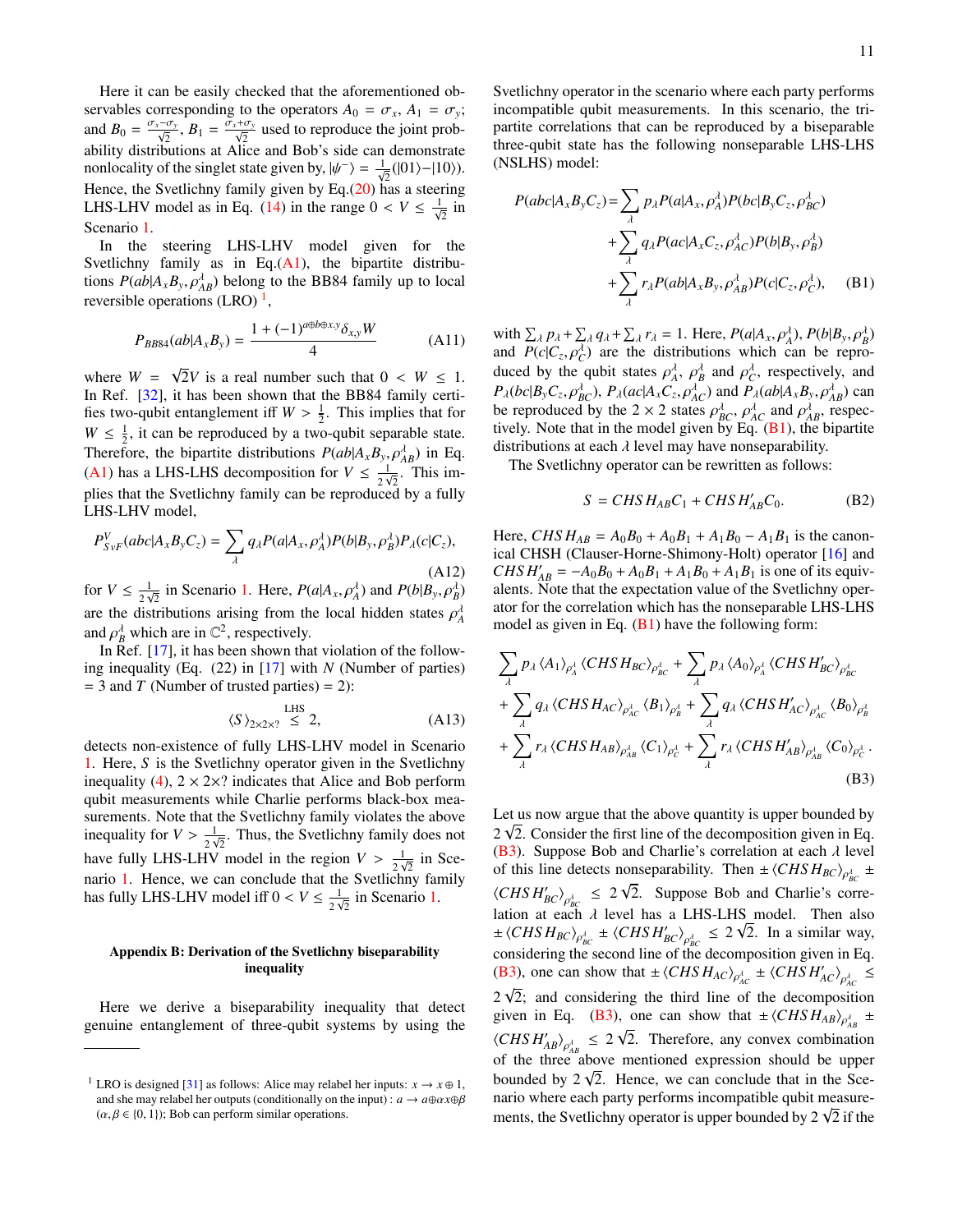correlation has a nonseparable LHS-LHS model  $(B1)$ . Hence the following inequality:

$$
\langle S \rangle_{2 \times 2 \times 2} \stackrel{\text{Bi-sep}}{\leq} 2\sqrt{2},\tag{B4}
$$

serves as the biseparability inequality whose violation detects genuine tripartite entanglement of  $2 \times 2 \times 2$  systems. Here,  $\langle S \rangle_{2 \times 2 \times 2}$  denotes the Svetlichny operator with the measurement observables on each side being incompatible qubit measurements.

#### <span id="page-11-0"></span>Appendix C: Proof for Lemma [2](#page-6-3)

We consider the following classical simulation scenario to demonstrate in which range the Mermin family has a steering LHS-LHV model as in Eq. [\(14\)](#page-3-2) and a fully LHS-LHV model as in Eq. [\(13\)](#page-3-1) in the 1SDI scenario considered in Section [V:](#page-6-0)

<span id="page-11-2"></span>Scenario 2. *Charlie generates his outcomes by using classical variable* λ *which he shares with Alice-Bob. Alice and Bob share a two-qubit system for each* λ *and perform pair of incompatible qubit measurements that demonstrate EPR steering without Bell nonlocality of certain two-qubit states [\[17,](#page-12-13) [24\]](#page-13-0); for instance, the singlet state.*

Following the steering LHV-LHS model of the Mermin family mentioned in Ref. [\[35\]](#page-13-12), we can write down the following steering LHS-LHV model of the Mermin family in the range  $0 < V \leq \frac{1}{\sqrt{2}}$ ,

<span id="page-11-1"></span>
$$
P_{MF}^V(abc|A_xB_yC_z) = \sum_{\lambda=0}^{3} r_{\lambda}P(ab|A_xB_y, \rho_{AB}^{\lambda})P_{\lambda}(c|C_z), \quad (C1)
$$

as it is invariant under the permutations of the parties. Here,  $r_0 = r_1 = r_2 = r_3 = \frac{1}{4}$ , and  $P_0(c|C_z) = P_D^{00}$ ,  $P_1(c|C_z) = P_D^{01}$ ,  $P_2(c|C_z) = P_D^{10}$ ,  $P_3(c|C_z) =$  $P_D^{11}$ .

 $D$ <sup>T</sup> The bipartite distributions in the model [\(C1\)](#page-11-1) are given as follows:

1. For  $\lambda = 0$ , it is given by

$$
P(ab|A_xB_y, \rho_{AB}^0) = \begin{matrix} \frac{ab}{xy} & 00 & 01 & 10 & 11 \\ 0 & 0 & \frac{1+V}{4} & \frac{1-V}{4} & \frac{1+V}{4} \\ \frac{1+V}{4} & \frac{1-V}{4} & \frac{1-V}{4} & \frac{1+V}{4} \\ 10 & \frac{1+V}{4} & \frac{1-V}{4} & \frac{1+V}{4} & \frac{1+V}{4} \\ 11 & \frac{1-V}{4} & \frac{1+V}{4} & \frac{1+V}{4} & \frac{1-V}{4} \end{matrix}, \qquad (C2)
$$

where each row and column corresponds to a fixed measurement (*xy*) and a fixed outcome (*ab*) respectively. This joint probability can be reproduced by performing the projective qubit measurements of the observables corresponding to the operators  $A_0 = \sigma_x$ ,  $A_1 = \sigma_y$ ; and  $B_0 = \sigma_x$ ,  $B_1 = \sigma_y$  on the two-qubit state given by,

$$
|\psi_0\rangle = \cos\theta|00\rangle + \frac{(1+i)\sin\theta}{\sqrt{2}}|11\rangle, \tag{C3}
$$

where,  $0 \le \theta \le \frac{\pi}{4}$  with  $\sin 2\theta =$ <br>the eigenstates of  $\sigma$  correspond √  $2V$ ;  $|0\rangle$  and  $|1\rangle$  are the eigenstates of  $\sigma_z$  corresponding to the eigenvalues +1 and −1 respectively.

2. For 
$$
\lambda = 1
$$
, it is given by

$$
P(ab|A_xB_y, \rho_{AB}^1) = \begin{pmatrix} \frac{1-V}{4} & \frac{1+V}{4} & \frac{1+V}{4} & \frac{1-V}{4} \\ \frac{1-V}{4} & \frac{1+V}{4} & \frac{1+V}{4} & \frac{1-V}{4} \\ \frac{1+V}{4} & \frac{1+V}{4} & \frac{1+V}{4} & \frac{1-V}{4} \\ \frac{1+V}{4} & \frac{1-V}{4} & \frac{1-V}{4} & \frac{1+V}{4} \end{pmatrix},
$$

which can be reproduced by performing the projective qubit measurements of the observables corresponding to the operators  $A_0 = \sigma_x$ ,  $A_1 = \sigma_y$ ; and  $B_0 = \sigma_x$ ,  $B_1 =$  $\sigma$ <sub>y</sub> on the two-qubit state given by,

$$
|\psi_1\rangle = \cos\theta|00\rangle - \frac{(1+i)\sin\theta}{\sqrt{2}}|11\rangle, \tag{C4}
$$

where,  $0 \le \theta \le \frac{\pi}{4}$  with  $\sin 2\theta =$ √ 2*V*.

3. For  $\lambda = 2$ , it is given by

$$
P(ab|A_xB_y, \rho^2_{AB}) = \begin{pmatrix} \frac{1-V}{4} & \frac{1+V}{4} & \frac{1+V}{4} & \frac{1-V}{4} \\ \frac{1+V}{4} & \frac{1-V}{4} & \frac{1-V}{4} & \frac{1+V}{4} \\ \frac{1+V}{4} & \frac{1+V}{4} & \frac{1+V}{4} & \frac{1+V}{4} \\ \frac{1+V}{4} & \frac{1+V}{4} & \frac{1+V}{4} & \frac{1+V}{4} \end{pmatrix},
$$

which can be reproduced by performing the projective qubit measurements of the observables corresponding to the operators  $A_0 = \sigma_x$ ,  $A_1 = \sigma_y$ ; and  $B_0 = \sigma_x$ ,  $B_1 =$  $\sigma_y$  on the two-qubit state given by

$$
|\psi_2\rangle = \cos\theta|00\rangle - \frac{(1-i)\sin\theta}{\sqrt{2}}|11\rangle, \tag{C5}
$$

where,  $0 \le \theta \le \frac{\pi}{4}$  with  $\sin 2\theta =$ √ 2*V*.

4. For  $\lambda = 3$ , it is given by

$$
P(ab|A_xB_y, \rho^3_{AB}) = \begin{pmatrix} \frac{1+V}{1-V} & \frac{1-V}{4} & \frac{1+V}{4} & \frac{1+V}{4} \\ \frac{1-V}{4} & \frac{1+V}{4} & \frac{1+V}{4} & \frac{1+V}{4} \\ \frac{1+V}{4} & \frac{1+V}{4} & \frac{1+V}{4} & \frac{1+V}{4} \\ \frac{1+V}{4} & \frac{1+V}{4} & \frac{1+V}{4} & \frac{1+V}{4} \end{pmatrix},
$$

which can be reproduced by performing the projective qubit measurements of the observables corresponding to the operators  $A_0 = \sigma_x$ ,  $A_1 = \sigma_y$ ; and  $B_0 = \sigma_x$ ,  $B_1 =$  $\sigma_y$  on the two-qubit state given by

$$
|\psi_3\rangle = \cos\theta|00\rangle + \frac{(1-i)\sin\theta}{\sqrt{2}}|11\rangle, \tag{C6}
$$

where,  $0 \le \theta \le \frac{\pi}{4}$  with  $\sin 2\theta =$ √ 2*V*.

Note that  $|\sin 2\theta| \le 1$  (as  $0 \le \theta \le \frac{\pi}{4}$ ), which implies that  $V \le \frac{1}{4}$  is an be assisted that the aforementioned  $V \leq \frac{1}{\sqrt{2}}$ . It can be easily checked that the aforementioned observables corresponding to the operators  $A_0 = \sigma_x$ ,  $A_1 = \sigma_y$ ; and  $B_0 = \sigma_x$ ,  $B_1 = \sigma_y$  used to reproduce the joint probability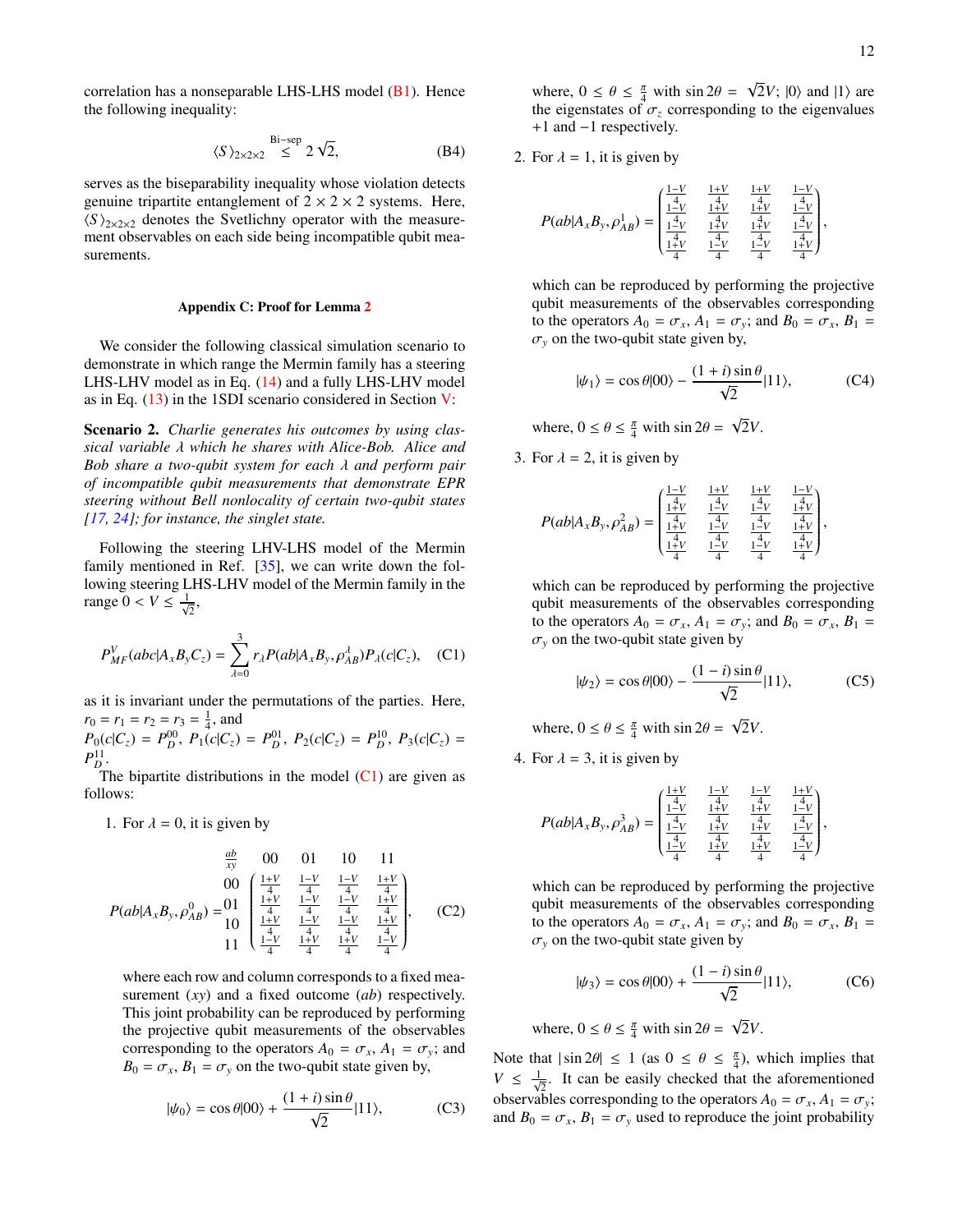distributions at Alice and Bob's side can demonstrate EPR steering without Bell nonlocality of the singlet state given by,  $|\psi^{-}\rangle = \frac{1}{\sqrt{2}}(|01\rangle - |10\rangle)$ . Hence, the Mermin family given by Eq.[\(24\)](#page-6-7) has a steering LHS-LHV model as in Eq.[\(14\)](#page-3-2) in the range  $0 < V \leq \frac{1}{\sqrt{2}}$  in Scenario [2.](#page-11-2)

In the steering LHS-LHV model given for the Mermim family as in Eq. $(C1)$ , the bipartite distributions  $P(ab|A_xB_y, \rho^{\lambda}_{AB})$  belong to the CHSH family up to local reversible operations [31] versible operations [\[31\]](#page-13-11),

$$
P_{CHSH}(ab|A_x B_y) = \frac{2 + (-1)^{a \oplus b \oplus xy} \sqrt{2}W}{8},
$$
 (C7)

where  $W =$ √ 2*V* is a real number such that  $0 < W \le 1$  and  $\ln \text{Ref}$  [32] it has been that the CHSH family  $0 < V \leq \frac{1}{\sqrt{2}}$ . In Ref. [\[32\]](#page-13-10), it has been that the CHSH family certifies two-qubit entanglement iff  $W > \frac{1}{2}$ . This implies that for  $W \leq \frac{1}{2}$ , it can be reproduced by a two-qubit separable state. Therefore, the bipartite distributions  $P(ab|A_xB_y, \rho^{\lambda}_{AB})$  in Eq. [\(C1\)](#page-11-1) has a LHS-LHS decomposition for  $V \n\leq \frac{1}{21}$  $rac{1}{2\sqrt{2}}$ . This implies that the Mermin family can be reproduced by a fully LHS-LHV model,

$$
P_{MF}^{V}(abc|A_xB_yC_z) = \sum_{\lambda} q_{\lambda}P(a|A_x, \rho_A^{\lambda})P(b|B_y, \rho_B^{\lambda})P_{\lambda}(c|C_z),
$$
\n(C8)

for  $V \leq \frac{1}{24}$  $\frac{1}{2\sqrt{2}}$  in Scenario [2.](#page-11-2) Here,  $P(a|A_x, \rho_A^{\lambda})$  and  $P(b|B_y, \rho_B^{\lambda})$ are the distributions arising from the local hidden states  $\rho_A^A$ <br>and  $\rho_A^A$  which are in  $\mathbb{C}^2$  respectively. and  $\rho_B^{\lambda}$  which are in  $\mathbb{C}^2$ , respectively.

In Ref. [\[17\]](#page-12-13), it has been shown that violation of the follow-ing inequality (Eq. (21) in [\[17\]](#page-12-13) with  $N = 3$  and  $T = 2$ ),

$$
\langle M \rangle_{2 \times 2 \times 7} \stackrel{\text{LHS}}{\leq} \sqrt{2},\tag{C9}
$$

detects non-existence of fully LHS-LHV model in Scenario [2.](#page-11-2) Here *M* is the Mermin operator given in the Mermin in-equality [\(2\)](#page-1-3),  $2 \times 2 \times$ ? indicates that Alice and Bob perform qubit measurements while Charlie performs black-box measurements. Note that the Mermin family violates the above inequality for  $V > \frac{1}{2V}$  $\frac{1}{2\sqrt{2}}$ . Thus, the Mermin family does not have fully LHS-LHV model in the region  $V > \frac{1}{2}$ <br>nario 2. Hance we can conclude that the Marmin f  $\frac{1}{2\sqrt{2}}$  in Scenario [2.](#page-11-2) Hence, we can conclude that the Mermin family has fully LHS-LHV model iff  $0 < V \leq \frac{1}{2V}$  $\frac{1}{2\sqrt{2}}$  in Scenario [2.](#page-11-2)

- <span id="page-12-0"></span>[1] O. Guhne, and G. Toth, *Entanglement detection*, [Physics Re](https://www.sciencedirect.com/science/article/pii/S0370157309000623)ports 474[, 1 \(2009\).](https://www.sciencedirect.com/science/article/pii/S0370157309000623)
- <span id="page-12-1"></span>[2] A. S. Sorensen, and K. Molmer, *Entanglement and Extreme Spin Squeezing*, [Phys. Rev. Lett.](https://journals.aps.org/prl/abstract/10.1103/PhysRevLett.86.4431) 86, 4431 (2001).
- <span id="page-12-2"></span>[3] P. Hyllus, W. Laskowski, R. Krischek, C. Schwemmer, W. Wieczorek, H. Weinfurter, L. Pezze, and A. Smerzi, *Fisher information and multiparticle entanglement*, [Phys. Rev. A](https://journals.aps.org/pra/abstract/10.1103/PhysRevA.85.022321) 85, [022321 \(2012\).](https://journals.aps.org/pra/abstract/10.1103/PhysRevA.85.022321)
- <span id="page-12-3"></span>[4] G. Toth, *Multipartite entanglement and high-precision metrology*, Phys. Rev. A 85[, 022322 \(2012\).](https://journals.aps.org/pra/abstract/10.1103/PhysRevA.85.022322)
- <span id="page-12-4"></span>[5] J. S. Bell, *On the Einstein-Podolsky-Rosen paradox*, [Physics](https://cds.cern.ch/record/111654/files/vol1p195-200_001.pdf) 1, [195 \(1965\).](https://cds.cern.ch/record/111654/files/vol1p195-200_001.pdf)
- <span id="page-12-5"></span>[6] G. Svetlichny, *Distinguishing three-body from two-body nonseparability by a Bell-type inequality*, [Phys. Rev. D](https://journals.aps.org/prd/abstract/10.1103/PhysRevD.35.3066) 35, 3066 [\(1987\).](https://journals.aps.org/prd/abstract/10.1103/PhysRevD.35.3066)
- <span id="page-12-8"></span>[7] K. Nagata, M. Koashi, and N. Imoto, *Configuration of Separability and Tests for Multipartite Entanglement in Bell-Type Experiments*, Phys. Rev. Lett. 89[, 260401 \(2002\).](https://journals.aps.org/prl/abstract/10.1103/PhysRevLett.89.260401)
- [8] D. Collins, N. Gisin, S. Popescu, D. Roberts, and V. Scarani, *Bell-Type Inequalities to Detect True n-Body Nonseparability*, Phys. Rev. Lett. 88[, 170405 \(2002\).](https://journals.aps.org/prl/abstract/10.1103/PhysRevLett.88.170405)
- [9] M. Seevinck, and G. Svetlichny, *Bell-Type Inequalities for Partial Separability in N-Particle Systems and Quantum Mechanical Violations*, Phys. Rev. Lett. 89[, 060401\(2002\).](https://journals.aps.org/prl/abstract/10.1103/PhysRevLett.89.060401)
- <span id="page-12-6"></span>[10] J.-D. Bancal, J. Barrett, N. Gisin, and S. Pironio, *Definitions of multipartite nonlocality*, Phys. Rev. A 88[, 014102 \(2013\).](https://journals.aps.org/pra/abstract/10.1103/PhysRevA.88.014102)
- <span id="page-12-10"></span>[11] A. Einstein, B. Podolsky, and N. Rosen, *Can Quantum-Mechanical Description of Physical Reality Be Considered Complete?*, Phys. Rev. 47[, 777 \(1935\).](https://journals.aps.org/pr/abstract/10.1103/PhysRev.47.777)
- <span id="page-12-7"></span>[12] D. Saha, and M. Pawlowski, *Structure of quantum and broadcasting nonlocal correlations*, Phys. Rev. A 92[, 062129 \(2015\).](https://journals.aps.org/pra/abstract/10.1103/PhysRevA.92.062129)
- <span id="page-12-9"></span>[13] E. Schrodinger, Proc. Cambridge Philos. Soc. 31, 553 (1935); 32, 446 (1936).
- <span id="page-12-11"></span>[14] H. M. Wiseman, S. J. Jones, and A. C. Doherty, *Steering, Entanglement, Nonlocality, and the Einstein-Podolsky-Rosen Paradox*, Phys. Rev. Lett. 98[, 140402 \(2007\).](https://journals.aps.org/prl/abstract/10.1103/PhysRevLett.98.140402)
- <span id="page-12-12"></span>[15] H. Zhu, M. Hayashi, and L. Chen, *Universal Steering Criteria*, Phys. Rev. Lett. 116[, 070403 \(2016\).](https://journals.aps.org/prl/abstract/10.1103/PhysRevLett.116.070403)
- <span id="page-12-20"></span>[16] J. F. Clauser, M. A. Horne, A. Shimony, and R. A. Holt, *Proposed Experiment to Test Local Hidden-Variable Theories*, [Phys. Rev. Lett.](https://journals.aps.org/prl/abstract/10.1103/PhysRevLett.23.880) 23, 880 (1969).
- <span id="page-12-13"></span>[17] E. G. Cavalcanti, Q. Y. He, M. D. Reid, and H. M. Wiseman, *Unified criteria for multipartite quantum nonlocality*, [Phys.](https://journals.aps.org/pra/abstract/10.1103/PhysRevA.84.032115) Rev. A 84[, 032115 \(2011\).](https://journals.aps.org/pra/abstract/10.1103/PhysRevA.84.032115)
- <span id="page-12-14"></span>[18] Q. Y. He, P. D. Drummond, and M. D. Reid, *Entanglement, EPR steering, and Bell-nonlocality criteria for multipartite higher-spin systems*, Phys. Rev. A 83[, 032120 \(2011\).](https://journals.aps.org/pra/abstract/10.1103/PhysRevA.83.032120)
- <span id="page-12-15"></span>[19] Q. Y. He, and M. D. Reid, *Genuine Multipartite Einstein-Podolsky-Rosen Steering*, Phys. Rev. Lett. 111[, 250403 \(2013\).](https://journals.aps.org/prl/abstract/10.1103/PhysRevLett.111.250403)
- <span id="page-12-16"></span>[20] C.-M. Li, K. Chen, Y.-N. Chen, Q. Zhang, Y.-A. Chen, and J.- W. Pan, *Genuine High-Order Einstein-Podolsky-Rosen Steering*, Phys. Rev. Lett. 115[, 010402 \(2015\).](https://journals.aps.org/prl/abstract/10.1103/PhysRevLett.115.010402)
- <span id="page-12-17"></span>[21] D. Cavalcanti, P. Skrzypczyk, G. H. Aguilar, R. V. Nery, P. S. Ribeiro, and S. P. Walborn, *Detection of entanglement in asymmetric quantum networks and multipartite quantum steering*, [Nat. Commun.](https://www.nature.com/articles/ncomms8941) 6, 7941 (2015).
- <span id="page-12-18"></span>[22] A. Mattar, P. Skrzypczyk, G. H. Aguilar, R. V. Nery, P. H. Souto Ribeiro, S. P. Walborn and D. Cavalcanti, *Experimental multipartite entanglement and randomness certification of the W state in the quantum steering scenario*, [Quantum Sci. Technol.](http://iopscience.iop.org/article/10.1088/2058-9565/aa629b/meta) 2[, 015011 \(2017\).](http://iopscience.iop.org/article/10.1088/2058-9565/aa629b/meta)
- <span id="page-12-19"></span>[23] D. Cavalcanti, and P. Skrzypczyk, *Quantum steering: a review*